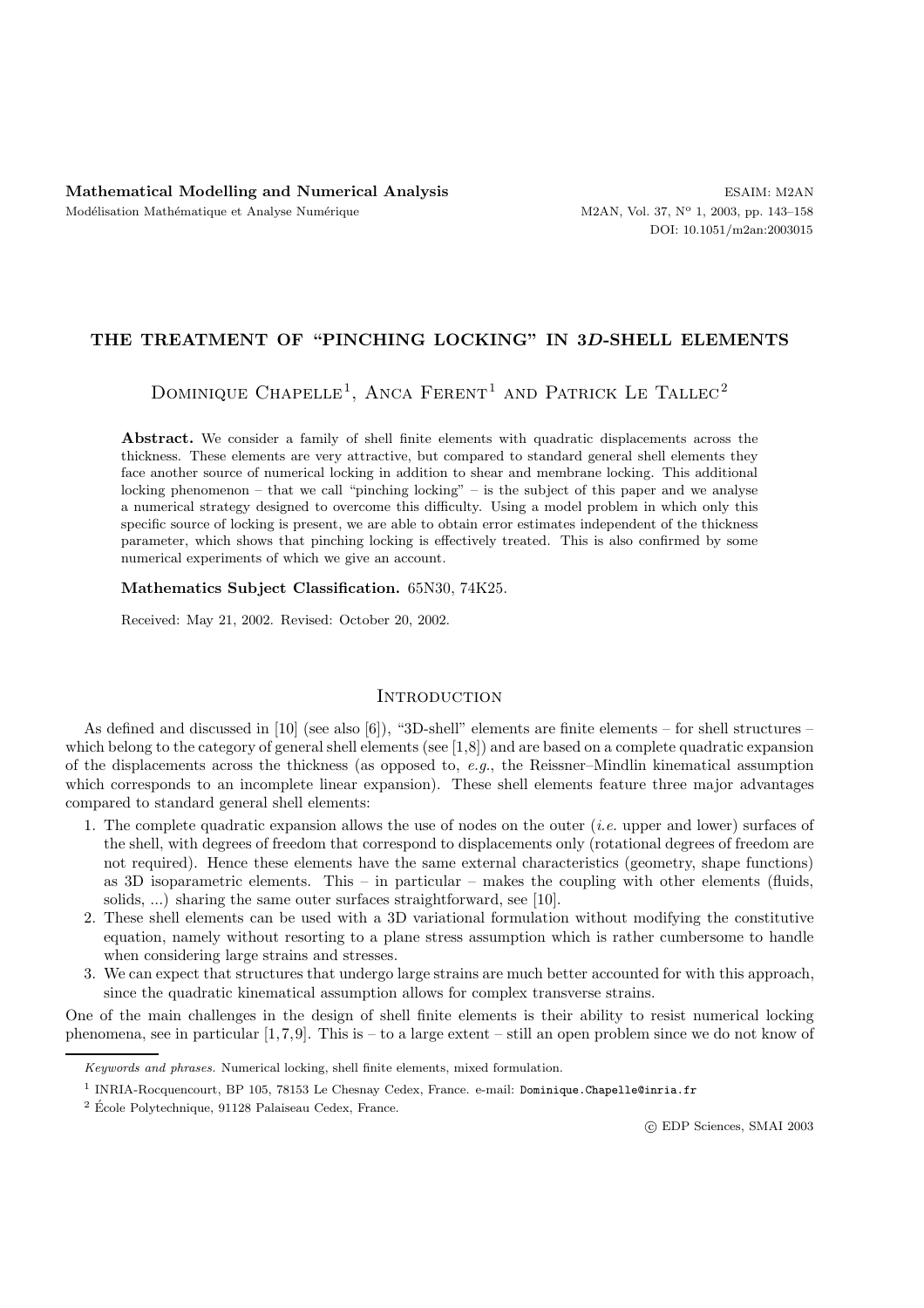#### 144 D. CHAPELLE *ET AL.*

any shell finite element procedure that would have been proven to give uniform error estimates (with respect to the thickness parameter) for the main two categories of asymptotic behaviour encountered, namely the bendingdominated and membrane-dominated behaviours [7, 9]. Nevertheless, the same treatments already applied on standard general shell elements (in particular those substantiated by thorough numerical assessments, see [2]) can be applied on 3D-shell elements also. In addition to membrane and shear locking encountered with classical elements, however, it can be shown that 3D-shell elements face another source of locking, that we call "pinching locking" in this paper. Although many shell finite element procedures using kinematical assumptions of higher order (in the transverse direction) than the Reissner–Mindlin assumptions have already been proposed and discussed, see *e.g.* [4, 12, 14], a mathematical analysis of the pinching locking phenomenon leading to efficient mathematically-substantiated treatments is missing, and this is the objective of the present paper.

In order to explain the concept of pinching locking, we consider the quadratic kinematical assumption written in the form

$$
\vec{U}(\xi^1, \xi^2, \xi^3) = \vec{u}(\xi^1, \xi^2) + \xi^3 \vec{\theta}(\xi^1, \xi^2) + (\xi^3)^2 \vec{\tau}(\xi^1, \xi^2), \quad (\xi^1, \xi^2) \in \omega, \ \xi^3 \in \left[ -\frac{t}{2}, \frac{t}{2} \right],\tag{1}
$$

where  $(\xi^1, \xi^2)$  denote the curvilinear coordinates (lying in  $\omega$ , a domain of  $\mathbb{R}^2$ ) that parametrize the midsurface of the shell while  $\xi^3$  corresponds to the transverse direction and t denotes the thickness (assumed to be constant in this paper). With this notation, the transverse linearized strain  $e_{33}$  reads

$$
e_{33} = \theta_3 + 2\xi^3 \tau_3,\tag{2}
$$

where the index "3" denotes the transverse component, namely, defining  $\vec{a}_3$  as the unit normal vector to the midsurface,

$$
\theta_3 = \vec{\theta} \cdot \vec{a}_3, \quad \tau_3 = \vec{\tau} \cdot \vec{a}_3. \tag{3}
$$

We call  $\theta_3$ , the first term in the expansion of  $e_{33}$ , the "pinching strain". Then, when the geometry and the loading are such that pure bending is not inhibited (see *e.g.* [7, 9]), it can be shown that the pinching strains "tend to vanish" when the thickness parameter tends to zero, just as the membrane and shear strains (the first terms in the expansions of the twice-tangential and tangential-transverse strains, respectively) also tend to vanish [10]. Namely, there exists a well-defined limit solution and this solution satisfies the constraint

$$
\vec{\theta} \cdot \vec{a}_3 \ (= \theta_3) = 0. \tag{4}
$$

Clearly, this induces an additional source of locking since the corresponding constraint enforced on a finite element solution is that

$$
\vec{\theta}_h \cdot \vec{a}_3 = 0 \tag{5}
$$

over  $\omega$ , denoting by  $\vec{\theta}_h$  the first term in the expansion of the discrete solution. Indeed, as  $\vec{\theta}_h$  is typically a piecewise polynomial while  $\vec{a}_3$  is an arbitrary function, this constraint is frequently fulfilled for  $\vec{\theta}_h = \vec{0}$  only, which means that locking occurs. This is what we call "pinching locking". This phenomenon is also called "curvature thickness locking" in [3], because it does not arise when  $\vec{a}_3$  is constant (zero curvature). It should not be confused with the phenomenon sometimes referred to as "Poisson thickness locking" which is – in fact – not a numerical locking phenomenon [3].

In this paper we analyse a technique designed to circumvent pinching locking. The basic idea to that purpose consists in using, in the discrete variational formulation, the interpolation of the pinching strain – with the interpolation operator corresponding to the finite element shape functions – instead of the pinching strain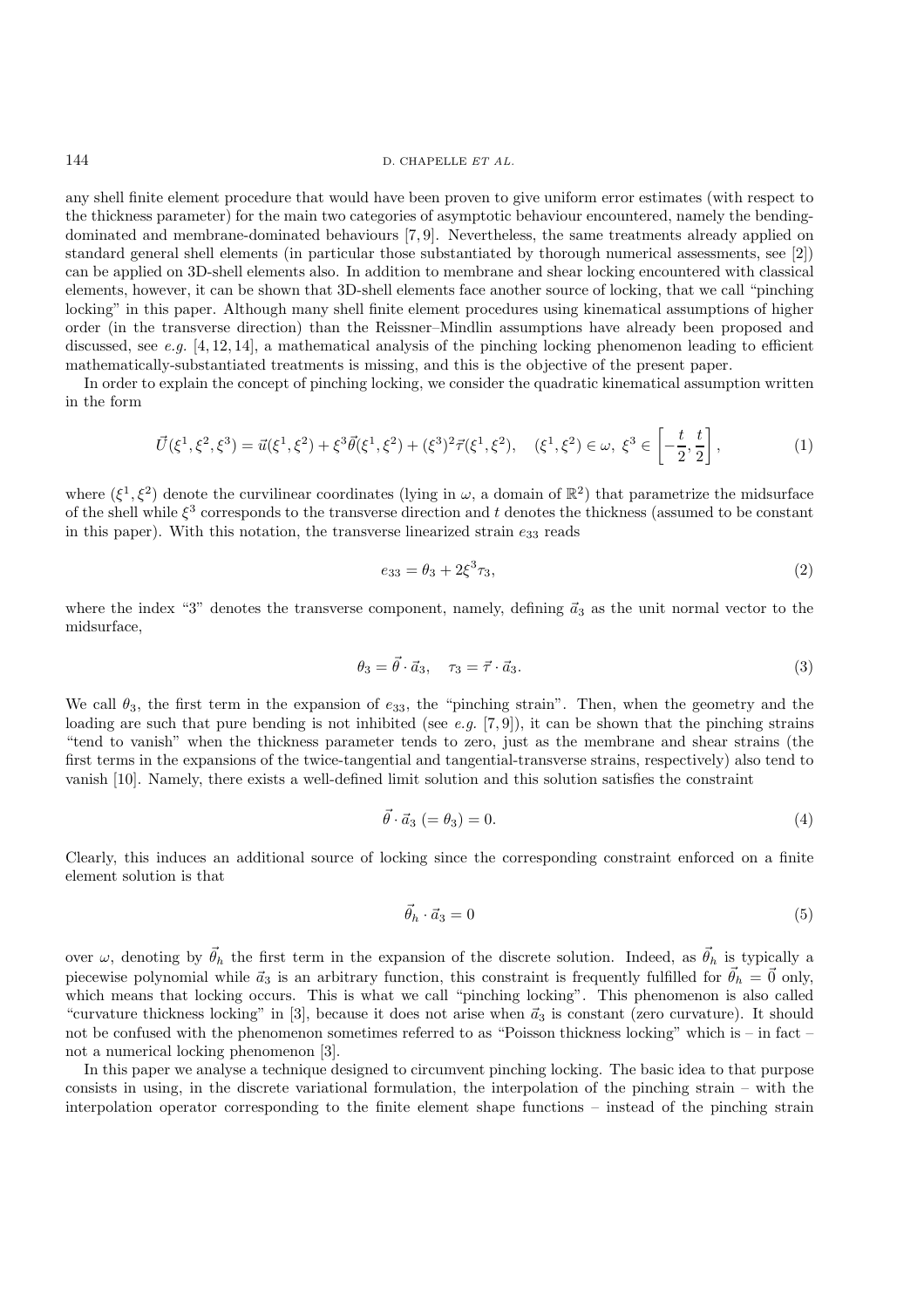directly computed from the displacements. Hence, instead of  $(5)$  we impose the relaxed constraint

$$
\mathcal{I}\left(\vec{\theta}_{h}\cdot\vec{a}_{3}\right)=0,\tag{6}
$$

where  $\mathcal I$  denotes the interpolation operator, which means that we typically impose (5) *at the nodes only*. This natural idea has already been proposed by several authors, see [3] and references therein, and we emphasize that the originality of our approach lies in the mathematical analysis performed.

The outline of the paper is as follows. In Section 1 we define the model problem that we consider throughout the paper, namely, a problem in which pinching locking occurs without any other specific numerical difficulty (such as membrane and shear locking in actual shell models). In Section 2 we introduce the modified discrete problem based on the above interpolation strategy, and we obtain *uniform a priori* estimates for this problem. Then, in Section 3 we present some numerical results and these results confirm the previous theoretical discussion. Finally, we give some concluding remarks in Section 4.

### 1. The model problem

In order to analyse and overcome the pinching locking phenomenon, we introduce a model problem which features the same specific source of locking as 3D-shell models without the additional difficulties and technicalities present in shell formulations.

$$
(\mathcal{P})
$$
: Find  $\vec{\theta}^{\varepsilon} \in H_0^1(\omega)^3$  such that

$$
a\left(\vec{\theta}^{\varepsilon},\vec{\eta}\right) + \frac{1}{\varepsilon^{2}} \int_{\omega} \left(\vec{\theta}^{\varepsilon} \cdot \vec{a}_{3}\right) (\vec{\eta} \cdot \vec{a}_{3}) d\xi^{1} d\xi^{2} = f(\vec{\eta}), \quad \forall \vec{\eta} \in H_{0}^{1}(\omega)^{3},\tag{7}
$$

where

$$
a\left(\vec{\theta},\vec{\eta}\right) = \int_{\omega} \left(\frac{\partial\vec{\theta}}{\partial\xi^1} \cdot \frac{\partial\vec{\eta}}{\partial\xi^1} + \frac{\partial\vec{\theta}}{\partial\xi^2} \cdot \frac{\partial\vec{\eta}}{\partial\xi^2}\right) d\xi^1 d\xi^2,
$$
\n(8)

$$
f(\vec{\eta}) = \int_{\omega} \vec{f} \cdot \vec{\eta} \, d\xi^1 d\xi^2, \quad \vec{f} \in L^2(\omega)^3.
$$
 (9)

Here,  $\varepsilon$  – which plays the role of the thickness in shell theories – is a parameter meant to tend to zero, and we assume that  $\vec{a}_3$  is a smooth field of unit-length vectors defined over  $\bar{\omega}$ . Of course, the bilinear form in the left-hand side of (7) is continuous and  $H_0^1$ -coercive and f is a  $L^2$ -continuous linear form. Problem (P) is then well-posed because we satisfy the assumptions of the Lax–Milgram lemma. Note that this is a penalty problem, since as  $\varepsilon \to 0$  we tend to impose on the solution of the limit problem that the pinching strain vanish.

By introducing the auxiliary unknown

$$
p^{\varepsilon} = \frac{1}{\varepsilon^2} \vec{\theta}^{\varepsilon} \cdot \vec{a}_3,\tag{10}
$$

problem  $(\mathcal{P})$  can be written as the equivalent mixed formulation

$$
(\mathcal{P}_{\varepsilon})\text{: Find }\vec{\theta}^{\varepsilon} \in H_0^1(\omega)^3 \text{ and } p^{\varepsilon} \in L^2(\omega) \text{ such that}
$$
\n
$$
\begin{cases}\na\left(\vec{\theta}^{\varepsilon}, \vec{\eta}\right) + b(\vec{\eta}, p^{\varepsilon}) = f(\vec{\eta}) & \forall \vec{\eta} \in H_0^1(\omega)^3, \\
b\left(\vec{\theta}^{\varepsilon}, q\right) - \varepsilon^2 \langle p^{\varepsilon}, q \rangle_{L^2} = 0 & \forall q \in L^2(\omega),\n\end{cases}
$$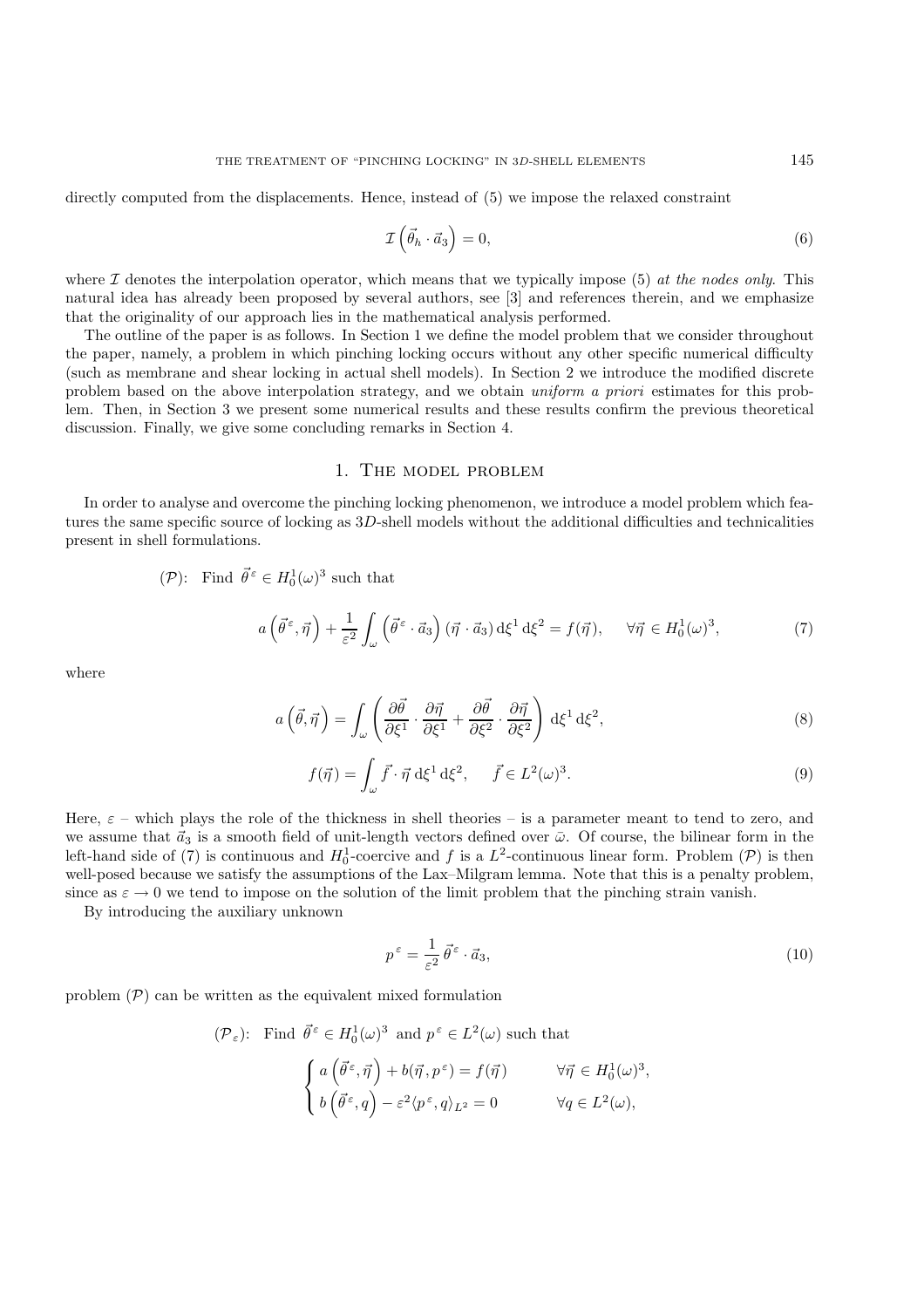with

$$
b(\vec{\eta}, q) = \int_{\omega} q(\vec{\eta} \cdot \vec{a}_3) d\xi^1 d\xi^2 = \langle q, \vec{\eta} \cdot \vec{a}_3 \rangle_{H^{-1} \times H_0^1}.
$$
 (11)

The solution depends on the small parameter  $\varepsilon$  and the tentative limit problem, as  $\varepsilon \to 0$ , reads

$$
(\mathcal{P}_0): \text{ Find } \vec{\theta} \in H_0^1(\omega)^3 \text{ and } p \in H^{-1}(\omega) \text{ such that}
$$

$$
\begin{cases} a(\vec{\theta}, \vec{\eta}) + b(\vec{\eta}, p) = f(\vec{\eta}) & \forall \vec{\eta} \in H_0^1(\omega)^3, \\ b(\vec{\theta}, q) = 0 & \forall q \in H^{-1}(\omega). \end{cases}
$$

Observing that  $(\mathcal{P}_{\varepsilon})$  is a regularized form of the saddle-point problem  $(\mathcal{P}_0)$ , the well-posedness of these problems crucially relies on two (classical) conditions, namely, the coercivity of the bilinear form  $a(\cdot, \cdot)$  and the inf-sup condition for the bilinear form b (see in particular [5]). The coercivity of a holds over the whole space  $H_0^1(\omega)^3$ , hence we only need to check the inf-sup condition for the bilinear form b.

In the sequel, we use the symbol C to denote a generic positive constant – independent of  $\varepsilon$  and of the mesh parameter  $h$  – that may take different values at successive occurrences (including possibly in a single equation). Likewise  $\gamma$  will denote a generic *strictly positive* constant (also independent of  $\varepsilon$ ).

**Proposition 1.1.** *There exists a strictly positive constant* δ*, such that*

$$
\sup_{\vec{\eta} \in H_0^1(\omega)^3} \frac{b(\vec{\eta}, q)}{\|\vec{\eta}\|_1} \ge \delta \|q\|_{-1}, \quad \forall q \in H^{-1}(\omega). \tag{12}
$$

*Proof.* Take an arbitrary  $q \in H^{-1}(\omega)$ . By the Riesz representation theorem, there exists a unique  $\phi \in H_0^1(\omega)$ such that

$$
\int_{\omega} \nabla \phi \cdot \nabla \psi \, d\xi^{1} d\xi^{2} = \langle q, \psi \rangle_{H^{-1} \times H_{0}^{1}}, \qquad \forall \psi \in H_{0}^{1}(\omega)
$$
\n(13)

and

$$
|\phi|_1 = ||q||_{-1}.
$$
\n(14)

Hence, by using (13) and considering the particular field  $\vec{\eta} = \phi \vec{a}_3 \in H_0^1(\omega)^3$  we have

$$
\sup_{\vec{\eta} \in H_0^1(\omega)^3} \frac{\langle q, \vec{\eta} \cdot \vec{a}_3 \rangle_{H^{-1} \times H_0^1}}{\|\vec{\eta}\|_1} = \sup_{\vec{\eta} \in H_0^1(\omega)^3} \frac{\int_{\omega} \nabla \phi \cdot \nabla(\vec{\eta} \cdot \vec{a}_3) d\xi^1 d\xi^2}{\|\vec{\eta}\|_1} \ge \frac{\int_{\omega} \nabla \phi \cdot \nabla(\phi \vec{a}_3 \cdot \vec{a}_3) d\xi^1 d\xi^2}{\|\phi \vec{a}_3\|_1} = \frac{\int_{\omega} (\nabla \phi)^2 d\xi^1 d\xi^2}{\|\phi \vec{a}_3\|_1} \cdot (15)
$$

Then, since

$$
\|\phi\vec{a}_3\|_1 \le \gamma \|\phi\|_1 \le \gamma |\phi|_1,\tag{16}
$$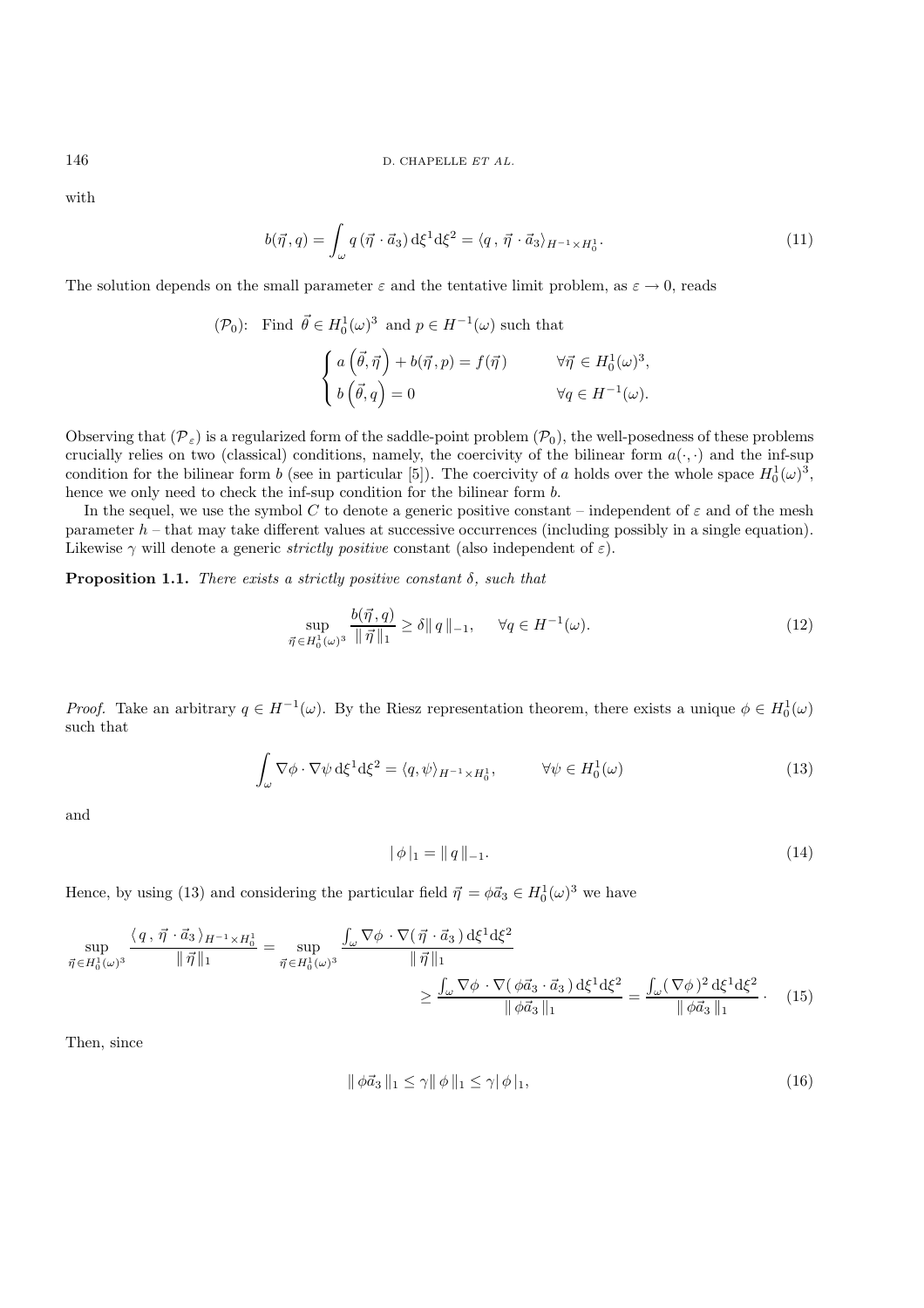from  $(14)$ ,  $(15)$  and  $(16)$  we infer

$$
\sup_{\vec{\eta} \in H_0^1(\omega)^3} \frac{\langle q, \vec{\eta} \cdot \vec{a}_3 \rangle_{H^{-1} \times H_0^1}}{\|\vec{\eta}\|_1} \ge \gamma |\phi|_1 = \gamma \|q\|_{-1},\tag{17}
$$

and (12) follows.  $\square$ 

As a consequence, problems  $(\mathcal{P}_{\varepsilon})$  and  $(\mathcal{P}_{0})$  are well-posed and  $(\mathcal{P}_{0})$  is the limit problem for  $(\mathcal{P}_{\varepsilon})$  as stated in the following proposition, see [5] (Rem. 1.13, Prop. 4.2).

**Proposition 1.2.** Problem  $(\mathcal{P}_{\varepsilon})$  has a unique solution  $(\vec{\theta}^{\varepsilon}, p^{\varepsilon}) \in H_0^1(\omega)^3 \times L^2(\omega)$  and this solution satisfies

$$
\left\|\vec{\theta}^{\varepsilon}\right\|_{1} + \left\|p^{\varepsilon}\right\|_{-1} + \varepsilon\|p^{\varepsilon}\|_{0} \le C\|f\|_{0}.\tag{18}
$$

*In addition, Problem*  $(\mathcal{P}_0)$  also has a unique solution  $(\vec{\theta}, p)$  that is the limit of  $(\vec{\theta}^{\,\varepsilon}, p^{\,\varepsilon})$ , namely,

$$
\left\| \vec{\theta}^{\varepsilon} - \vec{\theta} \right\|_{1} + \left\| p^{\varepsilon} - p \right\|_{1} \xrightarrow{\varepsilon \to 0} 0. \tag{19}
$$

**Remark 1.3.** We observe that – as is the case in, *e.g.*, plate and shell formulations  $[5,9]$  – we "lose control" on the  $L^2$ -norm of the "Lagrange multiplier" (namely,  $p^{\epsilon}$  here) in the estimate (18). This is – of course – because the inf-sup condition only holds in  $H^{-1}$ , which is also why the limit problem is posed in this space.

**Remark 1.4.** We note that the above asymptotic behaviour "degenerates" when the "loading" considered does not activate the fields that satisfy the constraint (4), namely when  $\forall \vec{\eta} \in H_0^1(\omega)^3$ 

$$
\vec{\eta} \cdot \vec{a}_3 = 0 \Longrightarrow f(\vec{\eta}) = 0. \tag{20}
$$

This may occur *e.g.* when  $\vec{f}$  is everywhere directed along  $\vec{a}_3$ . In such a case we indeed have the zero solution for the limit problem  $(\mathcal{P}_0)$ , which may indicate that the asymptotic assumptions – in particular the scaling of the right-hand side in  $(\mathcal{P})$  – is not appropriate. However this specific situation would not occur as such in a shell problem for which  $\vec{\theta}$  is coupled to the other displacement unknowns through the energy. Hence we need not be concerned by this particular case (for which all the results given are also valid) in the sequel.

## 2. The discrete problem

### 2.1. **Variational formulation**

We consider the following displacement-based discrete formulation for  $(\mathcal{P})$ 

 $(\mathcal{P}_h)$ : Find  $\vec{\theta}_h^{\varepsilon} \in \mathcal{V}_h$  such that

$$
a\left(\vec{\theta}_{h}^{\varepsilon},\vec{\eta}\right) + \frac{1}{\varepsilon^{2}} \int_{\omega} \mathcal{I}\left(\vec{\theta}_{h}^{\varepsilon} \cdot \vec{a}_{3}\right) \mathcal{I}(\vec{\eta} \cdot \vec{a}_{3}) d\xi^{1} d\xi^{2} = f(\vec{\eta}), \quad \forall \vec{\eta} \in \mathcal{V}_{h}.
$$
 (21)

We consider

$$
\mathcal{V}_h = \{ \vec{\eta} \in \mathcal{C}_0(\omega)^3 \text{ such that } \vec{\eta} \mid T \in P_k(T)^3, \forall T \in \mathcal{T}_h, \ \vec{\eta} = \vec{0} \text{ on } \partial \omega \},\tag{22}
$$

where  $\mathcal{T}_h$  represents a triangulation given over the domain  $\omega$ ,  $P_k(T)$  the (finite-dimensional) space consisting of the restrictions of polynomials of degree k to the finite element  $T \in \mathcal{T}_h$ , and h denotes the maximum of all element diameters. We also recall that  $\mathcal I$  denotes the interpolation operator associated with  $\mathcal V_h$ .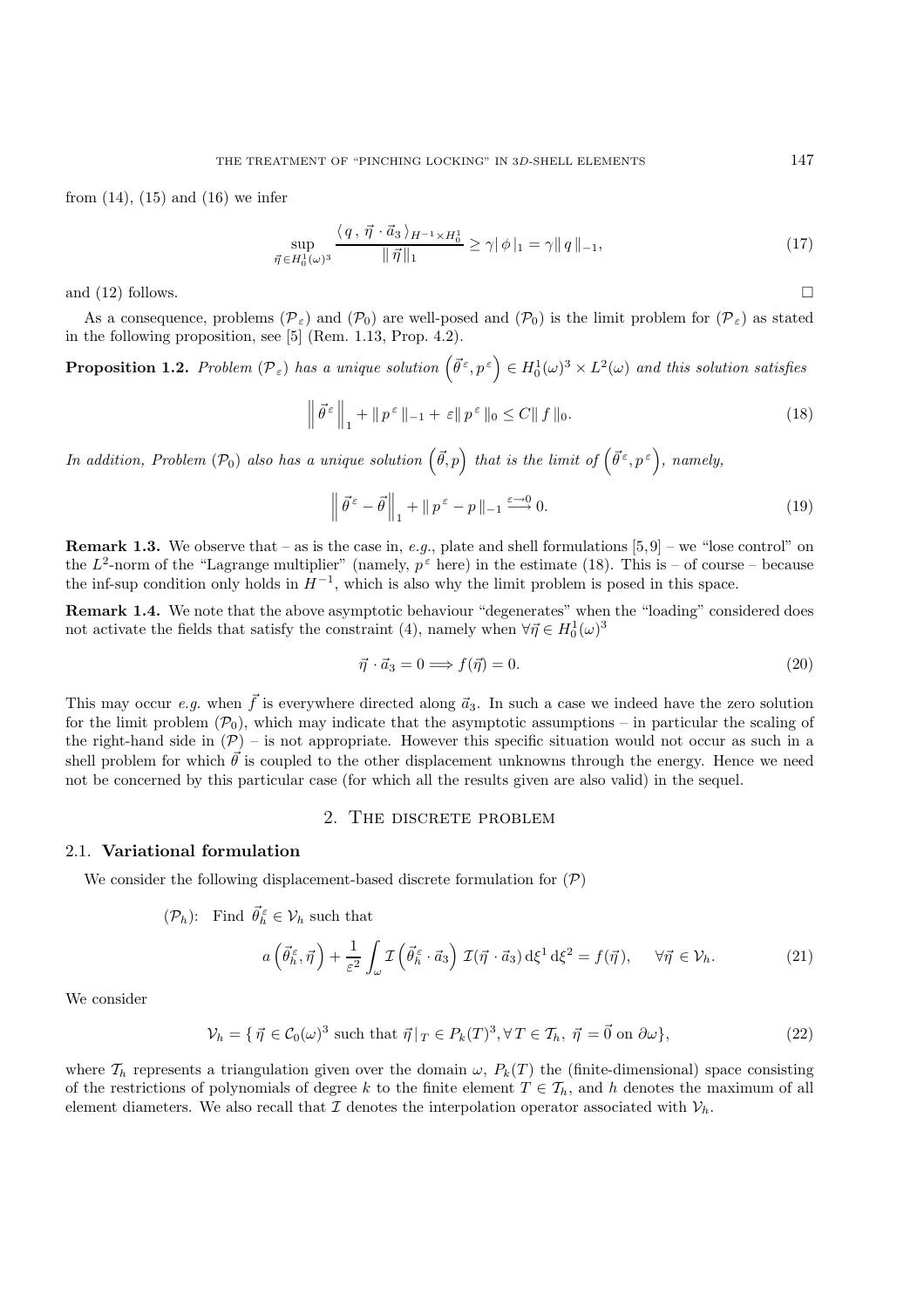By introducing

$$
p_h^{\varepsilon} = \frac{1}{\varepsilon^2} \mathcal{I} \left( \vec{\theta}_h^{\varepsilon} \cdot \vec{a}_3 \right), \tag{23}
$$

problem  $(\mathcal{P}_h)$  can be written as the equivalent mixed approximation procedure

$$
(\mathcal{P}_{\varepsilon h})\colon \text{ Find } \vec{\theta}_h^{\varepsilon} \in \mathcal{V}_h \text{ and } p_h^{\varepsilon} \in \mathcal{Q}_h \text{ such that}
$$

$$
\begin{cases} a\left(\vec{\theta}_h^{\varepsilon}, \vec{\eta}\right) + b_h(\vec{\eta}, p_h^{\varepsilon}) = f(\vec{\eta}) & \forall \vec{\eta} \in \mathcal{V}_h, \\ b_h\left(\vec{\theta}_h^{\varepsilon}, q\right) - \varepsilon^2 \langle p_h^{\varepsilon}, q \rangle_{L^2} = 0 & \forall q \in \mathcal{Q}_h, \end{cases}
$$

where  $\mathcal{Q}_h \subset L^2(\omega)$  is the finite element space defined by

$$
Q_h = \{ q \in C_0(\omega) \text{ such that } q \mid T \in P_k(T), \forall T \in T_h, q = 0 \text{ on } \partial \omega \},\tag{24}
$$

and  $b_h$  denotes the modified bilinear form

$$
b_h(\vec{\eta}, q) = \int_{\omega} q \mathcal{I}(\vec{\eta} \cdot \vec{a}_3) d\xi^1 d\xi^2 = \langle q, \mathcal{I}(\vec{\eta} \cdot \vec{a}_3) \rangle_{H^{-1} \times H_0^1}.
$$
 (25)

Since  $V_h = (Q_h)^3$  we will use the same notation for the operators associated to both spaces  $V_h$  and  $Q_h$ , without any risk of confusion.

By using the modified bilinear form  $b_h$  we relax the constraint that we tend to impose as  $\varepsilon \to 0$  in the form

$$
\mathcal{I}\left(\vec{\theta}_h \cdot \vec{a}_3\right) = 0. \tag{26}
$$

We claim that this relaxed constraint is the discrete analogue of  $(4)$ , hence we expect this modified formulation to be free of locking, which we proceed to demonstrate.

Recalling that a is coercive over the whole space  $H_0^1(\omega)^3$ , the well-posedness of  $(\mathcal{P}_{\varepsilon h})$  crucially relies on a discrete inf-sup condition [5]. We first establish this inf-sup condition before using it to obtain the stability in a stability-consistency argument. We henceforth assume that the family of triangulations  $\mathcal{T}_h$  is *quasi-uniform*, *i.e.*  $\exists \nu > 0$  such that

$$
\nu h \le h_T, \ \forall T \in \mathcal{T}_h. \tag{27}
$$

**Proposition 2.1.** *There exists a strictly positive constant* δ*, such that*

$$
\sup_{\vec{\eta} \in \mathcal{V}_h} \frac{b_h(\vec{\eta}, q)}{\|\vec{\eta}\|_1} \ge \delta \|q\|_{-1}, \quad \forall q \in \mathcal{Q}_h. \tag{28}
$$

*Proof.* We take an arbitrary  $q \in \mathcal{Q}_h$  and we define  $\phi_h \in \mathcal{Q}_h$  as the solution of the finite element problem

$$
\int_{\omega} q \psi \, d\xi^{1} d\xi^{2} = \int_{\omega} \nabla \phi_{h} \cdot \nabla \psi \, d\xi^{1} d\xi^{2}, \quad \forall \psi \in \mathcal{Q}_{h}.
$$
\n(29)

Note that  $\mathcal{Q}_h \subset H_0^1(\omega)^3$ , hence this is a well-posed problem and we have

$$
|\phi_h|_1 \le C ||q||_{-1}.
$$
\n(30)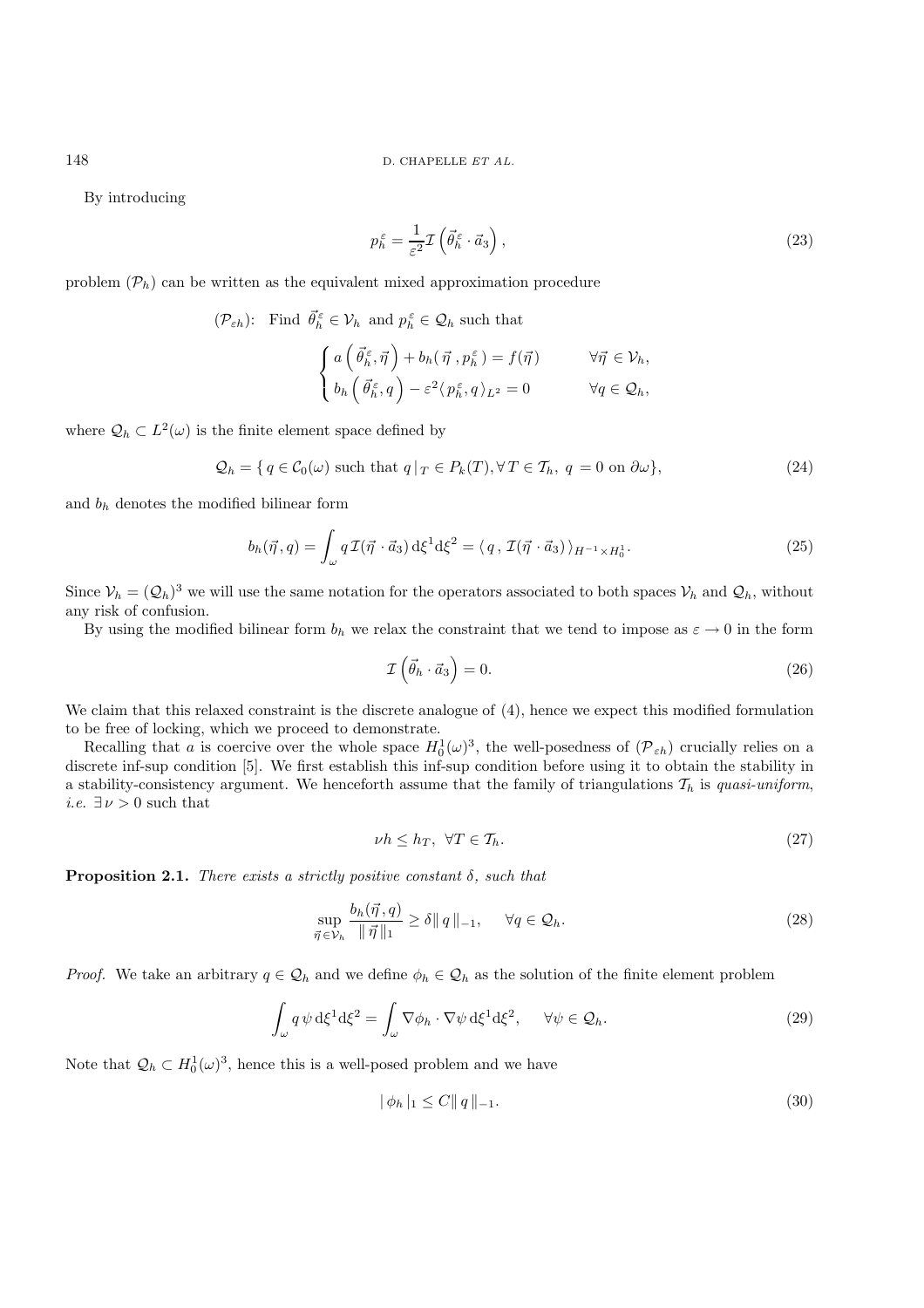Then,

$$
\sup_{\vec{\eta} \in \mathcal{V}_h} \frac{\int_{\omega} q \mathcal{I}(\vec{\eta} \cdot \vec{a}_3) d\xi^1 d\xi^2}{\|\vec{\eta}\|_1} = \sup_{\vec{\eta} \in \mathcal{V}_h} \frac{\int_{\omega} \nabla \phi_h \cdot \nabla \mathcal{I}(\vec{\eta} \cdot \vec{a}_3) d\xi^1 d\xi^2}{\|\vec{\eta}\|_1}
$$

$$
\geq \frac{\int_{\omega} \nabla \phi_h \cdot \nabla \mathcal{I}(\mathcal{I}(\phi_h \vec{a}_3) \cdot \vec{a}_3) d\xi^1 d\xi^2}{\|\mathcal{I}(\phi_h \vec{a}_3)\|_1} = \frac{\int_{\omega} \nabla \phi_h \cdot \nabla \phi_h d\xi^1 d\xi^2}{\|\mathcal{I}(\phi_h \vec{a}_3)\|_1}.
$$
 (31)

The key point in the above inequality is that the particular vector  $\vec{\eta} = \mathcal{I}(\phi_h \vec{a}_3)$  belongs to  $\mathcal{V}_h$ . We also used the relation

$$
\mathcal{I}(\mathcal{I}(\phi_h \vec{a}_3) \cdot \vec{a}_3) = \mathcal{I}(\phi_h) = \phi_h.
$$
\n(32)

We also have, by a standard scaling argument,

$$
\|\mathcal{I}(\phi_h \vec{a}_3)\|_1 \le \gamma \|\phi_h\|_1. \tag{33}
$$

Hence, from (31) and (33) we obtain that

$$
\sup_{\vec{\eta} \in \mathcal{V}_h} \frac{\int_{\omega} q \mathcal{I}(\vec{\eta} \cdot \vec{a}_3) d\xi^1 d\xi^2}{\|\vec{\eta}\|_1} \ge \gamma \frac{\int_{\omega} \nabla \phi_h \cdot \nabla \phi_h d\xi^1 d\xi^2}{\|\phi_h\|_1} \ge \gamma \|\phi_h\|_1.
$$
 (34)

We still need to prove that

$$
\|q\|_{-1} \le \gamma \|\phi_h\|_1. \tag{35}
$$

Defining  $\Pi_h$  as the  $L^2$ -projection onto the subspace  $\mathcal{Q}_h$ , we have

$$
\|q\|_{-1} = \sup_{\psi \in H_0^1} \frac{\int_{\omega} q \psi \, d\xi^1 d\xi^2}{\|\psi\|_1} = \sup_{\psi \in H_0^1} \frac{\int_{\omega} q \, \Pi_h \psi \, d\xi^1 d\xi^2}{\|\psi\|_1}
$$
(36)

$$
= \sup_{\psi \in H_0^1} \frac{\int_{\omega} \nabla \phi_h \nabla (\Pi_h \psi) \, d\xi^1 d\xi^2}{\|\psi\|_1} \leq |\phi_h|_1 \sup_{\psi \in H_0^1} \frac{|\Pi_h \psi|_1}{\|\psi\|_1},\tag{37}
$$

where we used

$$
\int_{\omega} q \psi \, d\xi^1 d\xi^2 = \int_{\omega} q \, \Pi_h \psi \, d\xi^1 d\xi^2, \ \forall \psi \in H_0^1(\omega).
$$
\n(38)

Under the quasi-uniformity assumption (27) the following estimate holds for any  $\psi \in H_0^1(\omega)$ 

$$
\|\Pi_h \psi - \psi\|_1 \le C \|\psi\|_1. \tag{39}
$$

Indeed, denoting by  $\Lambda$  the Clément interpolation operator, we have

$$
\|\Pi_h \psi - \psi\|_1 \le \|\Pi_h \psi - \Lambda \psi\|_1 + \|\Lambda \psi - \psi\|_1
$$
  
\n
$$
\le C \left( h^{-1} \|\Pi_h \psi - \Lambda \psi\|_0 + \|\psi\|_1 \right)
$$
  
\n
$$
\le C \left[ h^{-1} (\|\Pi_h \psi - \psi\|_0 + \|\psi - \Lambda \psi\|_0) + \|\psi\|_1 \right]
$$
  
\n
$$
\le C \left[ h^{-1} \times h \|\psi\|_1 + \|\psi\|_1 \right] \le C \|\psi\|_1,
$$
\n(40)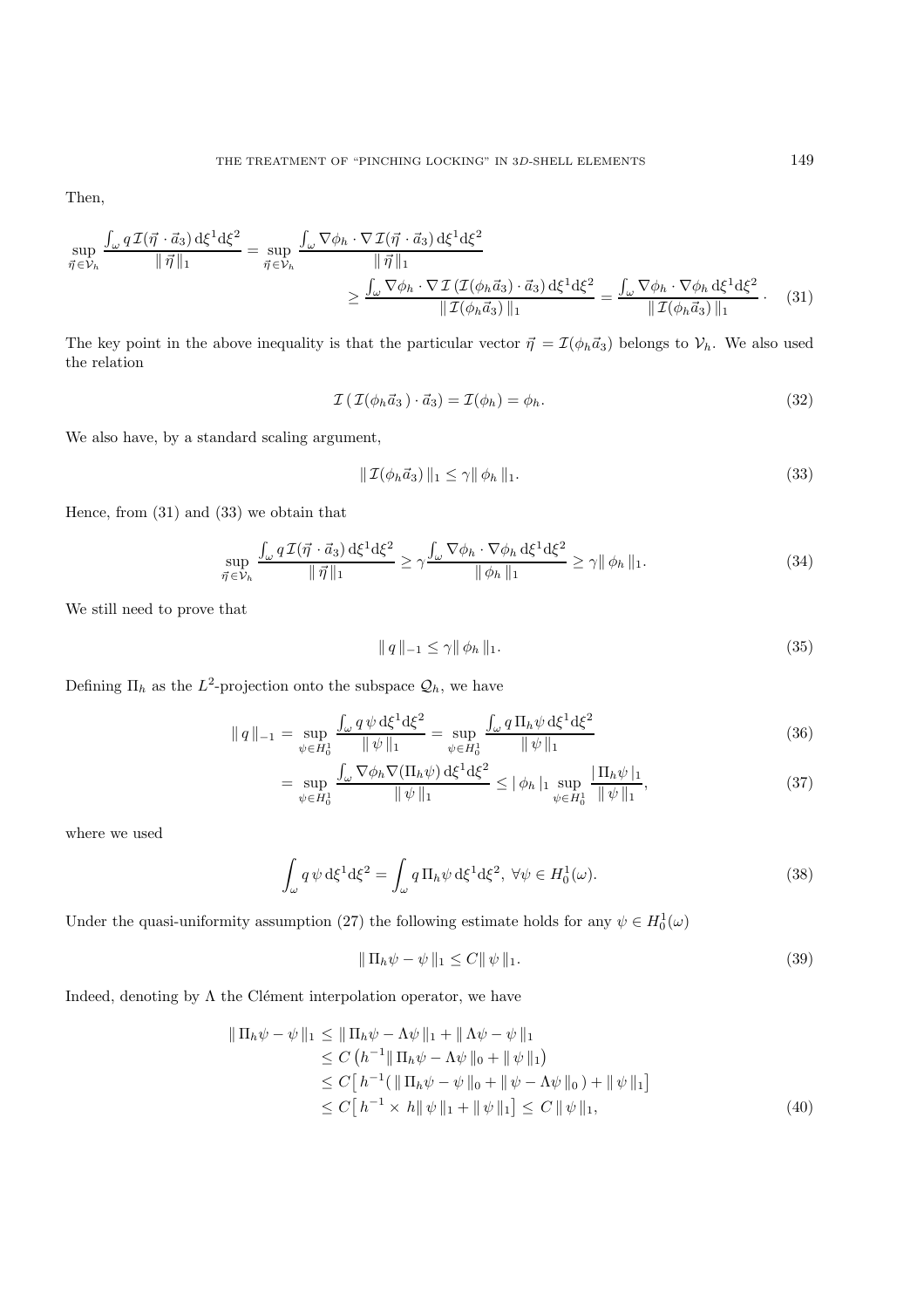where we used an inverse inequality – under the assumption that the mesh is quasi-uniform – and the following classical estimates, see *e.g.* [13]

$$
\|\Pi_h \psi - \psi\|_0 \le Ch \|\psi\|_1,\tag{41}
$$

$$
\|\Lambda\psi - \psi\|_0 \le Ch \|\psi\|_1. \tag{42}
$$

Then, from (39) we have

$$
\sup_{\psi \in H_0^1} \frac{\|\Pi_h \psi\|_1}{\|\psi\|_1} \le C,\tag{43}
$$

hence from  $(37)$ ,

$$
\|q\|_{-1} \le C\|\phi_h\|_1,\tag{44}
$$

and the conclusion follows.  $\Box$ 

### 2.2. *A priori* **estimates**

We introduce the mixed bilinear forms associated to problems  $(\mathcal{P}_{\varepsilon})$  and  $(\mathcal{P}_{\varepsilon h})$ , namely, respectively,

$$
M\left(\vec{\theta},p;\vec{\eta},q\right) = a\left(\vec{\theta},\vec{\eta}\right) + b\left(\vec{\theta},q\right) + b(\vec{\eta},p) - \varepsilon^2 \langle p,q\rangle_{L^2}, \qquad \forall \left(\vec{\theta},p\right), \left(\vec{\eta},q\right) \in H_0^1(\omega)^3 \times L^2(\omega), \tag{45}
$$

$$
M_h\left(\vec{\theta},p;\vec{\eta},q\right) = a\left(\vec{\theta},\vec{\eta}\right) + b_h\left(\vec{\theta},q\right) + b_h(\vec{\eta},p) - \varepsilon^2 \langle p,q\rangle_{L^2}, \qquad \forall \left(\vec{\theta},p\right), \left(\vec{\eta},q\right) \in \mathcal{V}_h \times \mathcal{Q}_h. \tag{46}
$$

Then,  $(\mathcal{P}_{\varepsilon})$  is equivalent to finding  $(\vec{\theta}^{\,\varepsilon}, p^{\,\varepsilon}) \in H_0^1(\omega)^3 \times L^2(\omega)$  such that

$$
M\left(\vec{\theta}^{\,\varepsilon}, p^{\,\varepsilon}; \vec{\eta}, q\right) = f(\vec{\eta}), \quad \forall (\vec{\eta}, q) \in H_0^1(\omega)^3 \times L^2(\omega), \tag{47}
$$

and  $(\mathcal{P}_{\varepsilon h})$  is equivalent to finding  $(\vec{\theta}_h^{\varepsilon}, p_h^{\varepsilon}) \in \mathcal{V}_h \times \mathcal{Q}_h$  such that

$$
M_h\left(\vec{\theta}_h^{\varepsilon}, p_h^{\varepsilon}; \vec{\eta}, q\right) = f(\vec{\eta}), \quad \forall (\vec{\eta}, q) \in \mathcal{V}_h \times \mathcal{Q}_h.
$$
\n(48)

Defining the norm

$$
\|\vec{\eta}, q\|_{\varepsilon} = \left( \|\vec{\eta}\|_{1}^{2} + \|q\|_{-1}^{2} + \varepsilon^{2} \|q\|_{0}^{2} \right)^{\frac{1}{2}},\tag{49}
$$

we now establish the stability of  $M_h$  for this norm.

**Lemma 2.2.** *The bilinear form*  $M_h$  *defined above is stable with respect to the norm*  $\|\cdot,\cdot\|_{\varepsilon}$ *, i.e.* 

$$
\forall (\vec{\eta}, q) \in \mathcal{V}_h \times \mathcal{Q}_h, \quad \exists (\vec{\eta}^{\#}, q^{\#}) \in \mathcal{V}_h \times \mathcal{Q}_h \text{ such that}
$$

$$
\|\vec{\eta}^{\#}, q^{\#}\|_{\varepsilon} \le C \|\vec{\eta}, q\|_{\varepsilon}, \tag{50}
$$

$$
M_h(\vec{\eta}, q; \vec{\eta}^{\#}, q^{\#}) \ge \gamma \|\vec{\eta}, q\|_{\varepsilon}^2. \tag{51}
$$

*Proof.* (i) Stability in  $|| \vec{\eta} ||_1$  and  $\varepsilon || q ||_0$ .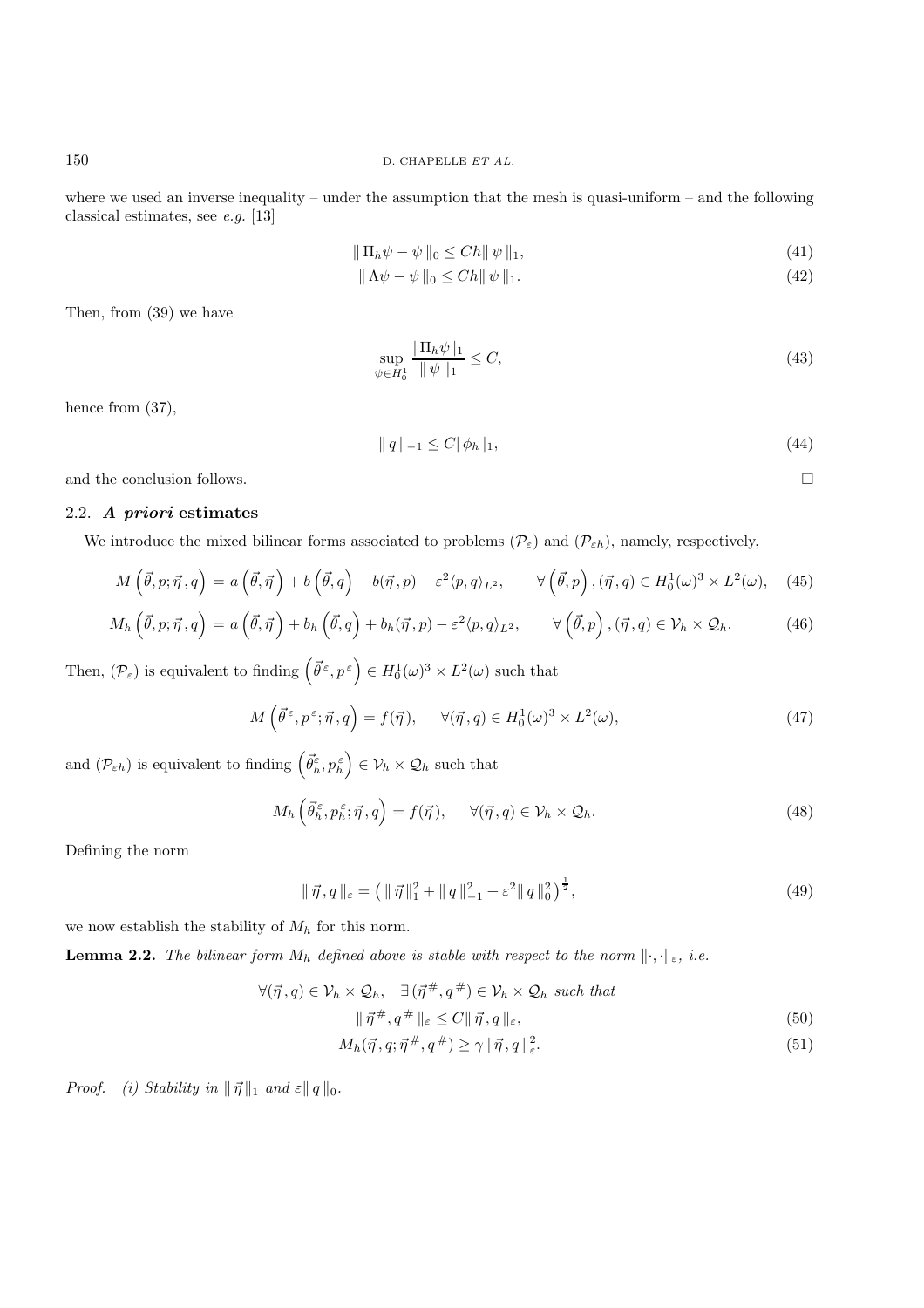Taking  $(\vec{\eta}_1, q_1)=(\vec{\eta}, -q)$  we have

$$
\|\vec{\eta}_1, q_1\|_{\varepsilon} = \|\vec{\eta}, q\|_{\varepsilon} \tag{52}
$$

and

$$
M_h(\vec{\eta}, q; \vec{\eta}_1, q_1) = a(\vec{\eta}; \vec{\eta}) + \varepsilon^2 \|q\|_0^2.
$$
\n(53)

Hence the coercivity of  $a(\cdot, \cdot)$  implies

$$
M_h(\vec{\eta}, q; \vec{\eta}_1, q_1) \ge \gamma \left( \| \vec{\eta} \|_{1}^{2} + \varepsilon^{2} \| q \|_{0}^{2} \right).
$$
 (54)

*(ii) Stability in*  $||q||_{-1}$  *and conclusion.* 

The bilinear form  $b_h$  satisfies the inf-sup condition (28). Hence, we can find  $\vec{\eta}_2$  in  $\mathcal{V}_h$  such that

$$
\|\vec{\eta}_2\|_1 = \|q\|_{-1}, \qquad b_h(\vec{\eta}_2, q) \ge \frac{\delta}{2} \|q\|_{-1}^2. \tag{55}
$$

We now take  $q_2 = 0$  and we obtain

$$
\|\vec{\eta}_2, q_2\|_{\varepsilon} = \|\vec{\eta}_2\|_1 = \|q\|_{-1} \le \|\vec{\eta}, q\|_{\varepsilon}
$$
\n(56)

and

$$
M_h(\vec{\eta}, q; \vec{\eta}_2, q_2) = a(\vec{\eta}, \vec{\eta}_2) + b_h(\vec{\eta}_2, q)
$$
  
\n
$$
\geq -C \|\vec{\eta}\|_1 \|\vec{\eta}_2\|_1 + \frac{\delta}{2} \|q\|_{-1}^2
$$
  
\n
$$
= \frac{\delta}{2} \|q\|_{-1}^2 - C \|\vec{\eta}\|_1 \|q\|_{-1}
$$
  
\n
$$
\geq \gamma \|q\|_{-1}^2 - C \|\vec{\eta}\|_1^2,
$$
\n(57)

using the Cauchy-Schwarz inequality. Finally, a well-chosen linear combination of  $(\vec{\eta}_1, q_1)$  and  $(\vec{\eta}_2, q_2)$  provides the desired test function  $(\vec{\eta}^{\#}, q^{\#})$ .

We proceed to obtain a "best approximation" estimate, the proof of which is based on a classical stabilityconsistency argument provided here for completeness.

**Proposition 2.3.** Problem  $(\mathcal{P}_{\varepsilon h})$  has a unique solution  $(\vec{\theta}_h^{\varepsilon}, p_h^{\varepsilon})$  and this solution satisfies

$$
\left\| \vec{\theta}^{\varepsilon} - \vec{\theta}_{h}^{\varepsilon} \right\|_{1} + \left\| p^{\varepsilon} - p_{h}^{\varepsilon} \right\|_{-1} + \varepsilon \left\| p^{\varepsilon} - p_{h}^{\varepsilon} \right\|_{0} \leq C \inf_{\left(\vec{\tau}, r\right) \in \mathcal{V}_{h} \times \mathcal{Q}_{h}} \left( \left\| \vec{\theta}^{\varepsilon} - \vec{\tau} \right\|_{1} + \left\| p^{\varepsilon} - r \right\|_{-1} + \varepsilon \left\| p^{\varepsilon} - r \right\|_{0} + \sup_{\vec{\eta} \in \mathcal{V}_{h}} \frac{\left| (b - b_{h})(\vec{\eta}, r) \right|}{\|\vec{\eta}\|_{1}} + \sup_{q \in \mathcal{Q}_{h}} \frac{\left| (b - b_{h})(\vec{\tau}, q) \right|}{\|q\|_{-1}} \right). \tag{58}
$$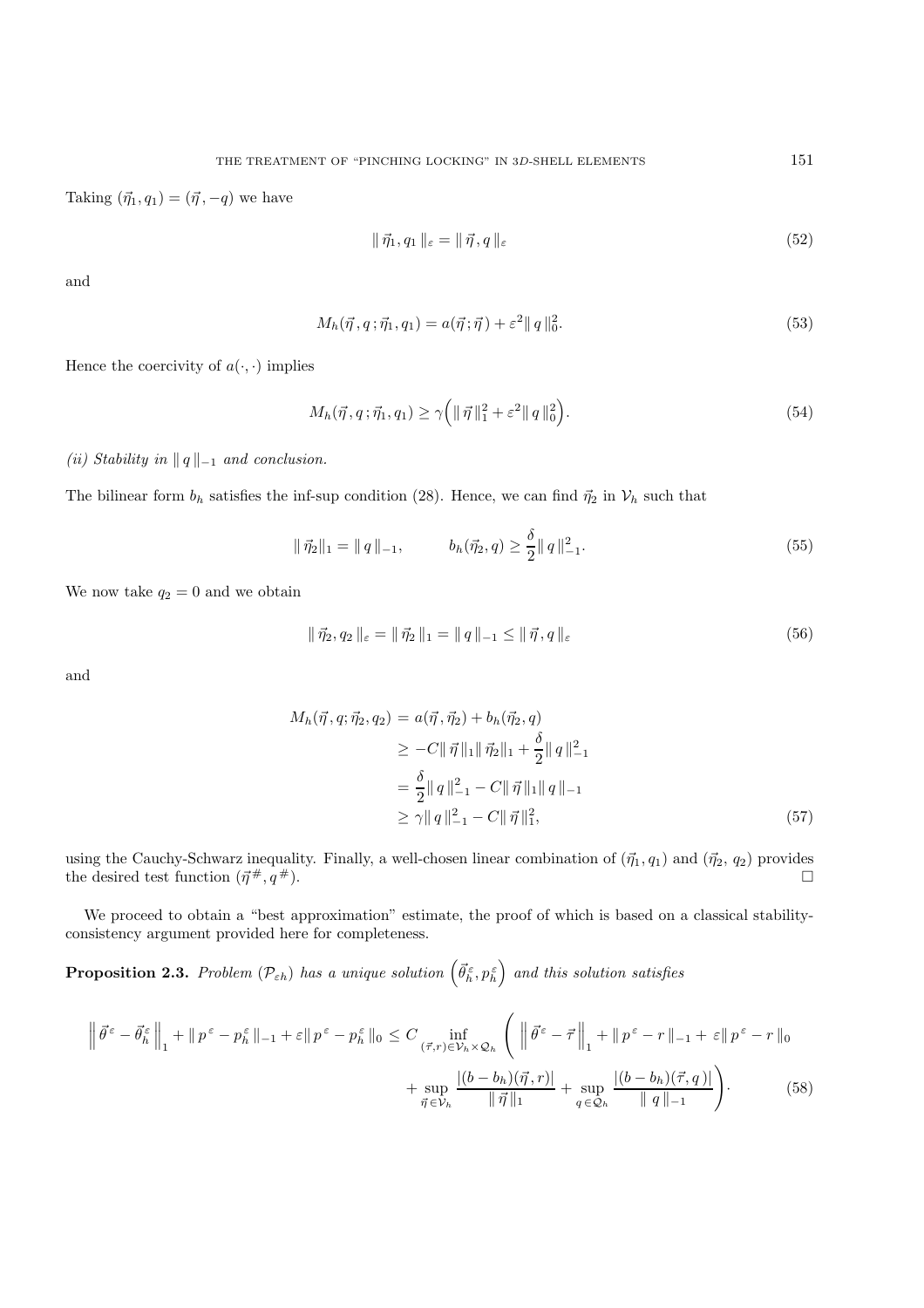*Proof.* Let  $(\vec{\tau},r)$  be an arbitrary element of  $\mathcal{V}_h \times \mathcal{Q}_h$ . By Lemma 2.2 we can find  $(\vec{\theta}^{\#},p^{\#})$  in  $\mathcal{V}_h \times \mathcal{Q}_h$  such that

$$
M_h\left(\vec{\theta}_h^{\varepsilon} - \vec{\tau}, p_h^{\varepsilon} - r; \vec{\theta}^{\#}, p^{\#}\right) \ge \gamma \left\|\vec{\theta}_h^{\varepsilon} - \vec{\tau}, p_h^{\varepsilon} - r\right\|_{\varepsilon}^2, \tag{59}
$$

$$
\left\| \vec{\theta}^{\#}, p^{\#} \right\|_{\varepsilon} \le C \left\| \vec{\theta}_h^{\varepsilon} - \vec{\tau}, p_h^{\varepsilon} - r \right\|_{\varepsilon}.
$$
\n
$$
(60)
$$

Furthermore,

$$
M_h\left(\vec{\theta}_h^{\varepsilon} - \vec{\tau}, p_h^{\varepsilon} - r; \vec{\theta}^{\#}, p^{\#}\right) = M_h\left(\vec{\theta}_h^{\varepsilon}, p_h^{\varepsilon}; \vec{\theta}^{\#}, p^{\#}\right) - M_h\left(\vec{\tau}, r; \vec{\theta}^{\#}, p^{\#}\right)
$$
  

$$
= M\left(\vec{\theta}^{\varepsilon}, p^{\varepsilon}; \vec{\theta}^{\#}, p^{\#}\right) - M_h\left(\vec{\tau}, r; \vec{\theta}^{\#}, p^{\#}\right)
$$
  

$$
= M\left(\vec{\theta}^{\varepsilon} - \vec{\tau}, p^{\varepsilon} - r; \vec{\theta}^{\#}, p^{\#}\right) + (M - M_h)\left(\vec{\tau}, r; \vec{\theta}^{\#}, p^{\#}\right).
$$
 (61)

By using the continuity of  $M$  with (59) and (60) we obtain

$$
\gamma \left\| \vec{\theta}_{h}^{\varepsilon} - \vec{\tau}, p_{h}^{\varepsilon} - r \right\|_{\varepsilon}^{2} \leq \left| (M - M_{h}) \left( \vec{\tau}, r; \vec{\theta}^{\#}, p^{\#} \right) \right| + C \left\| \vec{\theta}_{h}^{\varepsilon} - \vec{\tau}, p_{h}^{\varepsilon} - r \right\|_{\varepsilon} \left\| \vec{\theta}^{\varepsilon} - \vec{\tau}, p^{\varepsilon} - r \right\|_{\varepsilon}.
$$
 (62)

Then,

$$
\gamma \left\| \vec{\theta}_{h}^{\varepsilon} - \vec{\tau}, p_{h}^{\varepsilon} - r \right\|_{\varepsilon} \le \frac{\left| (M - M_{h}) \left( \vec{\tau}, r; \vec{\theta}^{\#}, p^{\#} \right) \right|}{\left\| \vec{\theta}_{h}^{\varepsilon} - \vec{\tau}, p_{h}^{\varepsilon} - r \right\|_{\varepsilon}} + C \left\| \vec{\theta}^{\varepsilon} - \vec{\tau}, p^{\varepsilon} - r \right\|_{\varepsilon}.
$$
\n(63)

From the definitions of  $M$  and  $M_h$  we have that

$$
(M - M_h) \left(\vec{\tau}, r; \vec{\theta}^{\#}, p^{\#}\right) = (b - b_h) \left(\vec{\theta}^{\#}, r\right) + (b - b_h) \left(\vec{\tau}, p^{\#}\right). \tag{64}
$$

Therefore the inequality (63) becomes

$$
\gamma \left\| \vec{\theta}_{h}^{\varepsilon} - \vec{\tau}, p_{h}^{\varepsilon} - r \right\|_{\varepsilon} \leq C \left\| \vec{\theta}^{\varepsilon} - \vec{\tau}, p^{\varepsilon} - r \right\|_{\varepsilon} + \frac{\left| (b - b_{h}) \left( \vec{\theta}^{\#}, r \right) \right|}{\left\| \vec{\theta}_{h}^{\varepsilon} - \vec{\tau}, p_{h}^{\varepsilon} - r \right\|_{\varepsilon}} + \frac{\left| (b - b_{h}) \left( \vec{\tau}, p^{\#} \right) \right|}{\left\| \vec{\theta}_{h}^{\varepsilon} - \vec{\tau}, p_{h}^{\varepsilon} - r \right\|_{\varepsilon}} \,. \tag{65}
$$

Combining (60) and (65) we get

$$
\left\| \vec{\theta}_{h}^{\varepsilon} - \vec{\tau}, p_{h}^{\varepsilon} - r \right\|_{\varepsilon} \leq C \left( \left\| \vec{\theta}^{\varepsilon} - \vec{\tau}, p^{\varepsilon} - r \right\|_{\varepsilon} + \frac{\left| (b - b_{h}) \left( \vec{\theta}^{\#}, r \right) \right|}{\left\| \vec{\theta}^{\#}, p^{\#} \right\|_{\varepsilon}} + \frac{\left| (b - b_{h}) \left( \vec{\tau}, p^{\#} \right) \right|}{\left\| \vec{\theta}^{\#}, p^{\#} \right\|_{\varepsilon}} \right)
$$
  

$$
\leq C \left( \left\| \vec{\theta}^{\varepsilon} - \vec{\tau}, p^{\varepsilon} - r \right\|_{\varepsilon} + \sup_{\vec{\eta} \in \mathcal{V}_{h}} \frac{\left| (b - b_{h}) (\vec{\eta}, r) \right|}{\left\| \vec{\eta} \right\|_{1}} + \sup_{q \in \mathcal{Q}_{h}} \frac{\left| (b - b_{h}) (\vec{\tau}, q) \right|}{\left\| q \right\|_{-1}} \right). \tag{66}
$$

Then, by using a triangular inequality, we infer

$$
\left\| \vec{\theta}_h^{\varepsilon} - \vec{\theta}^{\varepsilon}, p_h^{\varepsilon} - p^{\varepsilon} \right\|_{\varepsilon} \le C \left( \left\| \vec{\theta}^{\varepsilon} - \vec{\tau}, p^{\varepsilon} - r \right\|_{\varepsilon} + \sup_{\vec{\eta} \in \mathcal{V}_h} \frac{|(b - b_h)(\vec{\eta}, r)|}{\|\vec{\eta}\|_1} + \sup_{q \in \mathcal{Q}_h} \frac{|(b - b_h)(\vec{\tau}, q)|}{\|q\|_{-1}} \right),\tag{67}
$$

and since this holds for any  $(\vec{\tau},r) \in \mathcal{V}_h \times \mathcal{Q}_h$  the conclusion directly follows.

$$
\Box
$$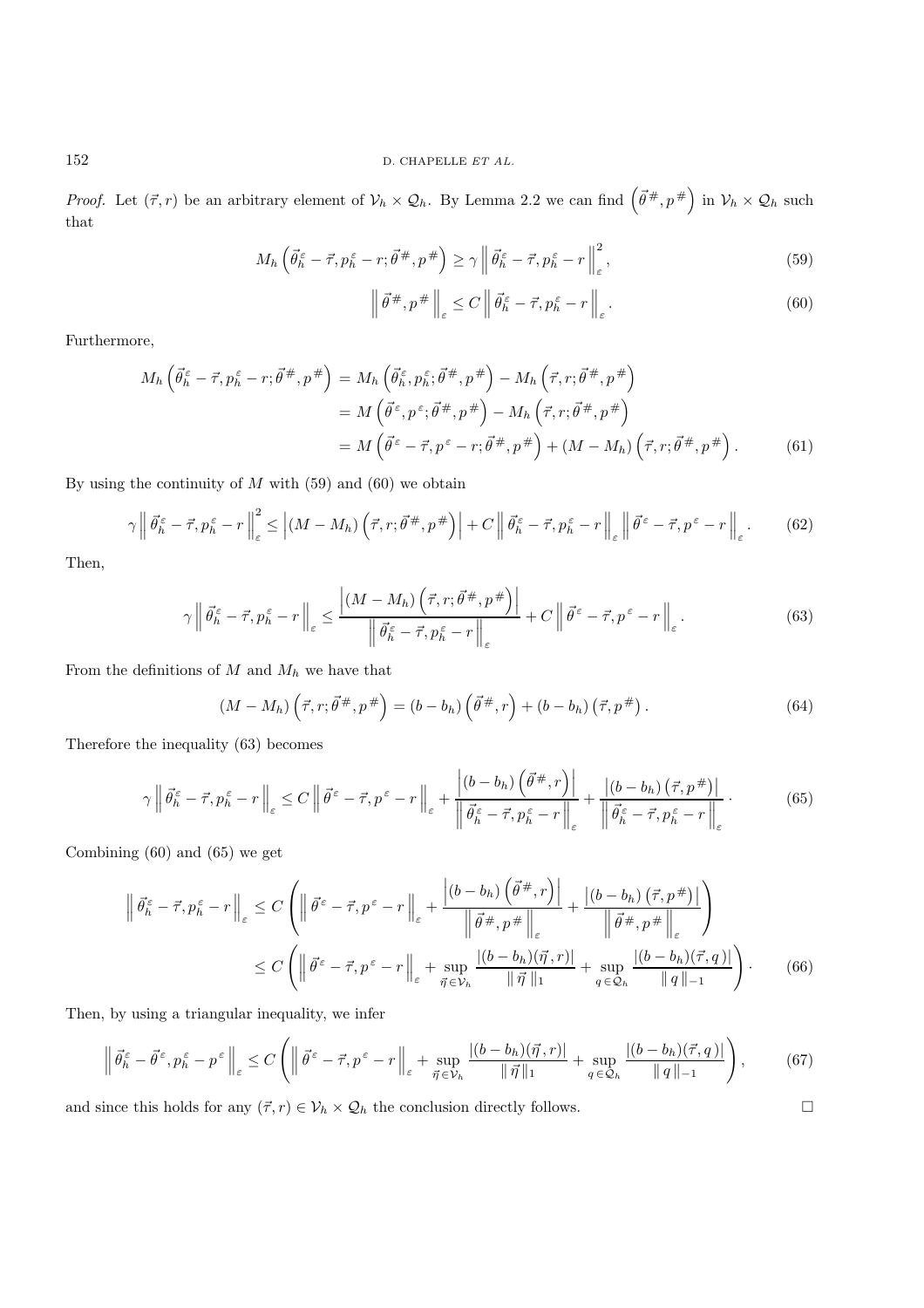### 2.3. **Consistency and final estimates**

Note that the first three terms in the right-hand side of (58) represent the interpolation errors, whereas the last two terms are the consistency errors. Our goal in this section is to determine the orders of convergence for the consistency terms, in order to know whether the numerical procedure is optimal.

We will use the following estimates, already proved in [8].

**Lemma 2.4.** *For any*  $\vec{\eta}$   $\in C_0(\omega)^3$  *tangent to the midsurface at all points (i.e.*  $\vec{\eta}$   $\cdot$   $\vec{a}_3 = 0$ ),

$$
\|\mathcal{I}(\vec{\eta}_{\parallel}) \cdot \vec{a}_3\|_1 \le C h \|\mathcal{I}(\vec{\eta}_{\parallel})\|_1, \tag{68}
$$

$$
\|\mathcal{I}(\vec{\eta}_{\parallel}) \cdot \vec{a}_3\|_0 \le C h^2 \|\mathcal{I}(\vec{\eta}_{\parallel})\|_1. \tag{69}
$$

Note that this result also holds for  $\vec{\eta}_{\, \parallel}$  tangent to the midsurface only at nodes. We also need the following lemma.

**Lemma 2.5.** *For any*  $q \in Q_h$ ,

$$
\|\mathcal{I}(q\,\vec{a}_3)\cdot\vec{a}_3 - q\|_0 \le C\,h^2\,\|\,q\,\|_1. \tag{70}
$$

*Proof.* Let q be an arbitrary element of  $\mathcal{Q}_h$ . Introducing the notation

$$
\delta(q) = \mathcal{I}(q \, \vec{a}_3) \cdot \vec{a}_3 - q,\tag{71}
$$

we start by bounding  $|\delta(q)|$ . In every element T of the mesh we denote by  $\lambda_i$  the Lagrange shape function associated to the node  $(i)$  and by  $q^{(i)}$  the value of q at this node. We have

$$
\begin{aligned} \left| \delta(q) \right| &= \left| \sum_{i \in T} \lambda_i \, q^{(i)} \, \vec{a}_3 \cdot \left( \vec{a}_3^{(i)} - \vec{a}_3 \right) \right| \\ &\leq C \left( \sup_{i \in T} \left\| \lambda_i \right\|_{L^\infty} \sup_{i \in T} \left| q^{(i)} \right| \sup_{i \in T} \left\| \vec{a}_3 \cdot \left( \vec{a}_3^{(i)} - \vec{a}_3 \right) \right\|_{L^\infty} \right) \\ &\leq C \left( 1 \times h_T^2 \right) \sup_{i \in T} \left| q^{(i)} \right| \leq C \, h_T^2 \sup_T \left| q \right|, \end{aligned} \tag{72}
$$

where  $h_T$  denotes the diameter of the element T, using the fact that

$$
\vec{a}_3 \cdot \left( \vec{a}_3^{\,(i)} - \vec{a}_3 \right) = \mathcal{O} \left( h_T^2 \right),
$$

since  $\vec{a}_3$  is a smooth field of unit-length vectors. Using standard scaling arguments (see *e.g.* [11]) we have

$$
\sup_{T} |q| = ||q||_{L^{\infty}(T)} \le C(\text{meas}(T))^{-1/2} (||q||_{0,T} + h_T |q|_{1,T})
$$
  

$$
\le C h_T^{-1} ||q||_{1,T}.
$$
 (73)

Hence,

$$
|\delta(q)| \le C h_T ||q||_{1,T},\tag{74}
$$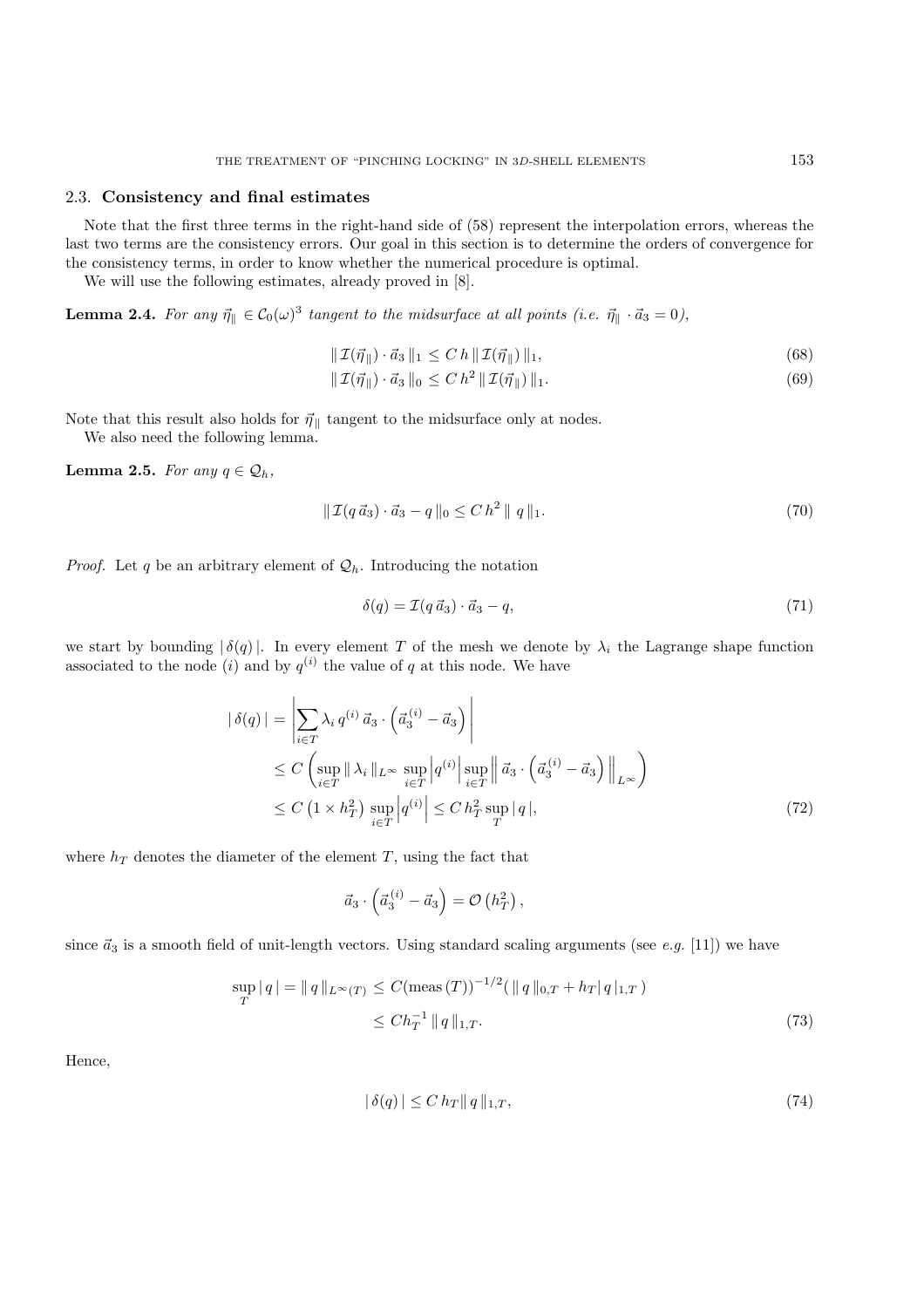so that

$$
\|\delta(q)\|_{0}^{2} \leq \sum_{T \in \mathcal{T}_{h}} \|\delta(q)\|_{0,T}^{2} = \sum_{T \in \mathcal{T}_{h}} \int_{T} |\delta(q)|^{2} d\xi^{1} d\xi^{2}
$$
  
\n
$$
\leq C \sum_{T \in \mathcal{T}_{h}} h_{T}^{2} \times \text{meas}(T) \times \|q\|_{1,T}^{2}
$$
  
\n
$$
\leq C \left(\sup_{T \in \mathcal{T}_{h}} h_{T}^{4}\right) \sum_{T \in \mathcal{T}_{h}} \|q\|_{1,T}^{2} \leq C h^{4} \|q\|_{1}^{2}, \tag{75}
$$

and (70) follows.  $\Box$ 

In order to assess the impact of consistency errors, we assume for the solution the regularity required for optimal interpolation estimates, namely,  $\vec{\theta}^{\varepsilon} \in H^{k+1}(\omega)^3$  and  $p^{\varepsilon} \in H^k(\omega)$ , with k as used in the definitions (22) and (24). The interpolation errors are then given by

$$
\inf_{\vec{\tau} \in \mathcal{V}_h} \left\| \vec{\theta}^{\varepsilon} - \vec{\tau} \right\|_1 \le \left\| \vec{\theta}^{\varepsilon} - \mathcal{I}(\vec{\theta}^{\varepsilon}) \right\|_1 \le C \, h^k \left\| \vec{\theta}^{\varepsilon} \right\|_{k+1},\tag{76}
$$

$$
\inf_{r \in \mathcal{Q}_h} \|p^{\varepsilon} - r\|_0 \le \|p^{\varepsilon} - \Pi_h(p^{\varepsilon})\|_0 \le C h^{k+1} \|p^{\varepsilon}\|_{k+1},\tag{77}
$$

recalling that  $\Pi_h$  denotes the  $L^2$  projection operator onto  $\mathcal{Q}_h.$ 

**Theorem 2.6.** *We have*

$$
\left\|\vec{\theta}^{\varepsilon}-\vec{\theta}_{h}^{\varepsilon}\right\|_{1}+\|p^{\varepsilon}-p_{h}^{\varepsilon}\|_{-1}+\varepsilon\|p^{\varepsilon}-p_{h}^{\varepsilon}\|_{0}\leq C\left[h^{k}\left(\left\|\vec{\theta}^{\varepsilon}\right\|_{k+1}+\|p^{\varepsilon}\|_{k}\right)+h^{2}\|p^{\varepsilon}\|_{0}\right].
$$
 (78)

*Proof.* We take in (58)  $\vec{\tau} = \mathcal{I}(\vec{\theta}^{\,\varepsilon})$  and  $r = \Pi_h(p^{\,\varepsilon})$ . Then

$$
\sup_{q\in\mathcal{Q}_h} \frac{\left|(b-b_h)\left(\mathcal{I}\left(\vec{\theta}^{\varepsilon}\right),q\right)\right|}{\|q\|_{-1}} = \sup_{q\in\mathcal{Q}_h} \frac{\left|\int_{\omega} q\left[\mathcal{I}\left(\mathcal{I}\left(\vec{\theta}^{\varepsilon}\right)\cdot\vec{a}_3\right) - \mathcal{I}\left(\vec{\theta}^{\varepsilon}\right)\cdot\vec{a}_3\right]\,d\xi^1 d\xi^2\right|}{\|q\|_{-1}}
$$
\n
$$
\leq \sup_{q\in\mathcal{Q}_h} \frac{\left|\mathcal{I}\left(\vec{\theta}^{\varepsilon}\cdot\vec{a}_3\right) - \mathcal{I}\left(\vec{\theta}^{\varepsilon}\right)\cdot\vec{a}_3\right\|_{1} \|q\|_{-1}}{\|q\|_{-1}}
$$
\n
$$
= \left\|\mathcal{I}\left(\vec{\theta}^{\varepsilon}\cdot\vec{a}_3\right) - \mathcal{I}\left(\vec{\theta}^{\varepsilon}\right)\cdot\vec{a}_3\right\|_{1}
$$
\n
$$
\leq \left\|\mathcal{I}\left(\vec{\theta}^{\varepsilon}\cdot\vec{a}_3\right) - \vec{\theta}^{\varepsilon}\cdot\vec{a}_3\right\|_{1} + \left\|\vec{\theta}^{\varepsilon}\cdot\vec{a}_3 - \mathcal{I}\left(\vec{\theta}^{\varepsilon}\right)\cdot\vec{a}_3\right\|_{1}
$$
\n
$$
\leq C\left(\left\|\mathcal{I}\left(\vec{\theta}^{\varepsilon}\cdot\vec{a}_3\right) - \vec{\theta}^{\varepsilon}\cdot\vec{a}_3\right\|_{1} + \left\|\vec{\theta}^{\varepsilon}\right| - \mathcal{I}\left(\vec{\theta}^{\varepsilon}\right)\right\|_{1}\right)
$$
\n
$$
\leq C\,h^k \left\|\vec{\theta}^{\varepsilon}\right\|_{k+1}.
$$
\n(79)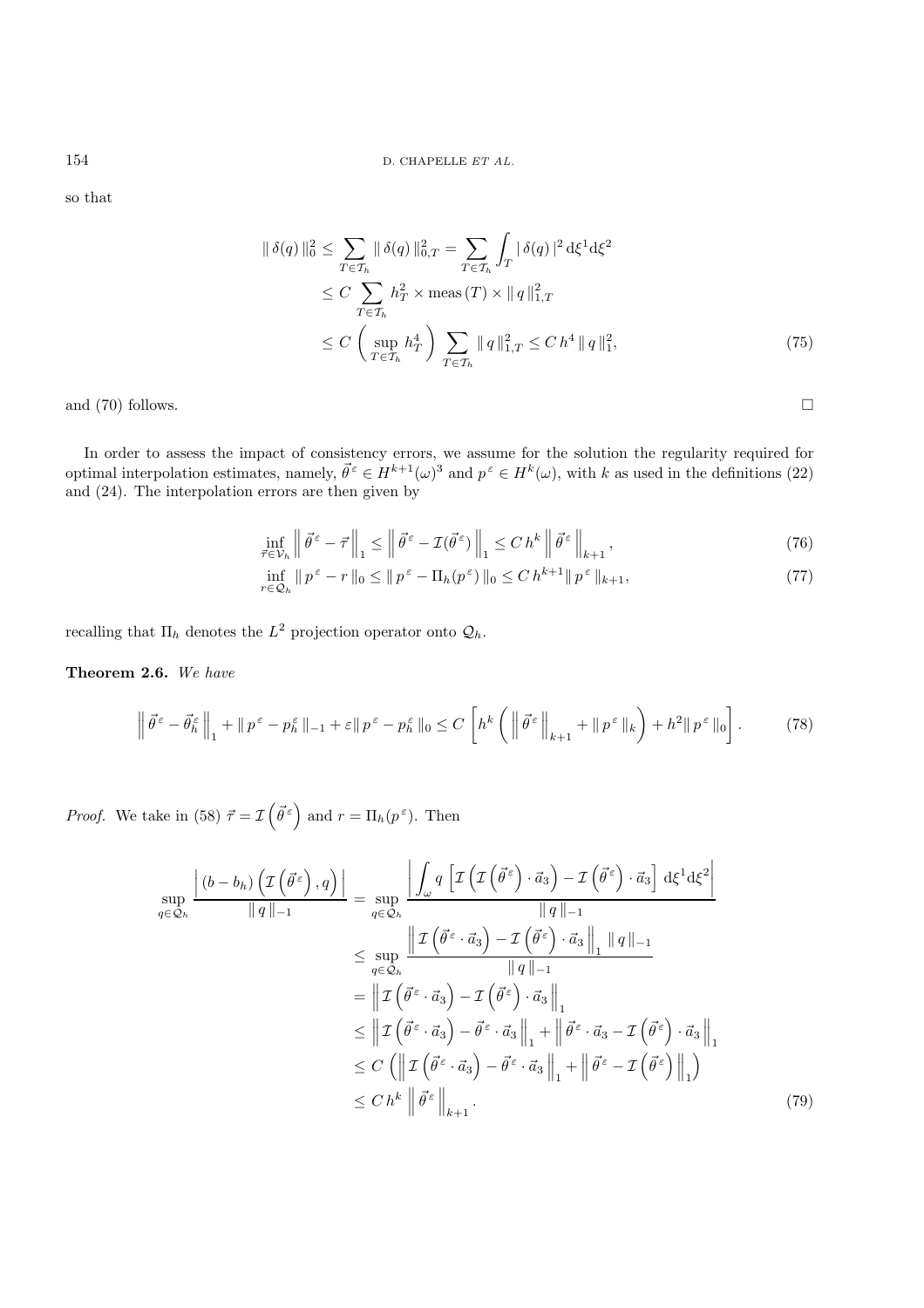We also have

$$
\sup_{\vec{\eta}\in\mathcal{V}_h} \frac{\left| (b-b_h)(\vec{\eta}, \Pi_h(p_\varepsilon)) \right|}{\|\vec{\eta}\|_1} = \sup_{\vec{\eta}\in\mathcal{V}_h} \frac{\left| \int_{\omega} \left[ \mathcal{I}(\vec{\eta}\cdot\vec{a}_3) - \vec{\eta}\cdot\vec{a}_3 \right] \Pi_h(p_\varepsilon) d\xi^1 d\xi^2 \right|}{\|\vec{\eta}\|_1}
$$
  

$$
\leq C \|\Pi_h(p^\varepsilon)\|_0 \sup_{\vec{\eta}\in\mathcal{V}_h} \frac{\|\mathcal{I}(\vec{\eta}\cdot\vec{a}_3) - \vec{\eta}\cdot\vec{a}_3\|_0}{\|\vec{\eta}\|_1}
$$
  

$$
\leq C \|\overline{p}^\varepsilon\|_0 \sup_{\vec{\eta}\in\mathcal{V}_h} \frac{\|\mathcal{I}(\vec{\eta}\cdot\vec{a}_3) - \vec{\eta}\cdot\vec{a}_3\|_0}{\|\vec{\eta}\|_1}.
$$
 (80)

Considering an arbitrary  $\vec{\eta}$  in  $\mathcal{V}_h$ , inside any element  $T \in \mathcal{T}_h$  we have

$$
\mathcal{I}(\vec{\eta} \cdot \vec{a}_3) = \sum_{i \in T} \lambda_i \,\vec{\eta} \,^{(i)} \cdot \vec{a}_3^{(i)}.\tag{81}
$$

At every node  $(i)$ ,  $\vec{\eta}^{(i)}$  can be decomposed as the sum of a vector  $\vec{\eta}_{\parallel}^{(i)}$  tangent to the midsurface  $(\vec{\eta}_{\parallel}^{(i)} \cdot \vec{a}_3^{(i)} = 0)$ and of a vector normal to the midsurface, namely,

$$
\vec{\eta}^{(i)} = \vec{\eta}_{\parallel}^{(i)} + \eta_3^{(i)} \vec{a}_3^{(i)}.
$$
\n(82)

Then,

$$
\mathcal{I}(\vec{\eta} \cdot \vec{a}_3) = \sum_{i \in T} \lambda_i \,\eta_3^{(i)} \,\vec{a}_3^{(i)} \cdot \vec{a}_3^{(i)} = \sum_{i \in T} \lambda_i \,\eta_3^{(i)} = \eta_3,\tag{83}
$$

where  $\eta_3$  is the polynomial of degree k which takes the value  $\eta_3^{(i)}$  at each node (i). Introducing also  $\vec{\eta}_{\parallel}$  the polynomial which takes at each node  $(i)$  the value  $\vec{\eta}_{\parallel}^{(i)}$ , we have

$$
\vec{\eta} = \vec{\eta}_{\parallel} + \mathcal{I}(\eta_3 \vec{a}_3),\tag{84}
$$

hence

$$
\mathcal{I}(\vec{\eta} \cdot \vec{a}_3) - \vec{\eta} \cdot \vec{a}_3 = \eta_3 - \mathcal{I}(\eta_3 \vec{a}_3) \cdot \vec{a}_3 - \vec{\eta}_{\parallel} \cdot \vec{a}_3. \tag{85}
$$

Using Lemmas 2.4 and 2.5, we obtain

$$
\begin{aligned} \|\mathcal{I}(\vec{\eta} \cdot \vec{a}_3) - \vec{\eta} \cdot \vec{a}_3 \|_{0} &\leq \|\eta_3 - \mathcal{I}(\eta_3 \vec{a}_3) \cdot \vec{a}_3 \|_{0} + \|\mathcal{I}(\vec{\eta} \|) \cdot \vec{a}_3 \|_{0} \\ &\leq C \left( h^2 \|\eta_3\|_1 + h^2 \|\mathcal{I}(\vec{\eta} \|) \|_{1} \right) \\ &\leq C \, h^2 \|\vec{\eta} \|_{1}, \end{aligned} \tag{86}
$$

noting that

$$
\|\mathcal{I}(\vec{\eta}_{\parallel})\|_{1} \le C \|\vec{\eta}\|_{1},\tag{87}
$$

$$
\|\mathcal{I}(\vec{\eta} \cdot \vec{a}_3)\|_1 \le C \|\vec{\eta}\|_1. \tag{88}
$$

Therefore, from (80) it follows that

$$
\sup_{\vec{\eta}_h \in \mathcal{V}_h} \frac{\left| \left( b - b_h \right) (\vec{\eta}_h, \Pi_h(p^{\varepsilon})) \right|}{\|\vec{\eta}_h\|_1} \le C \, h^2 \, \|p^{\varepsilon}\|_0. \tag{89}
$$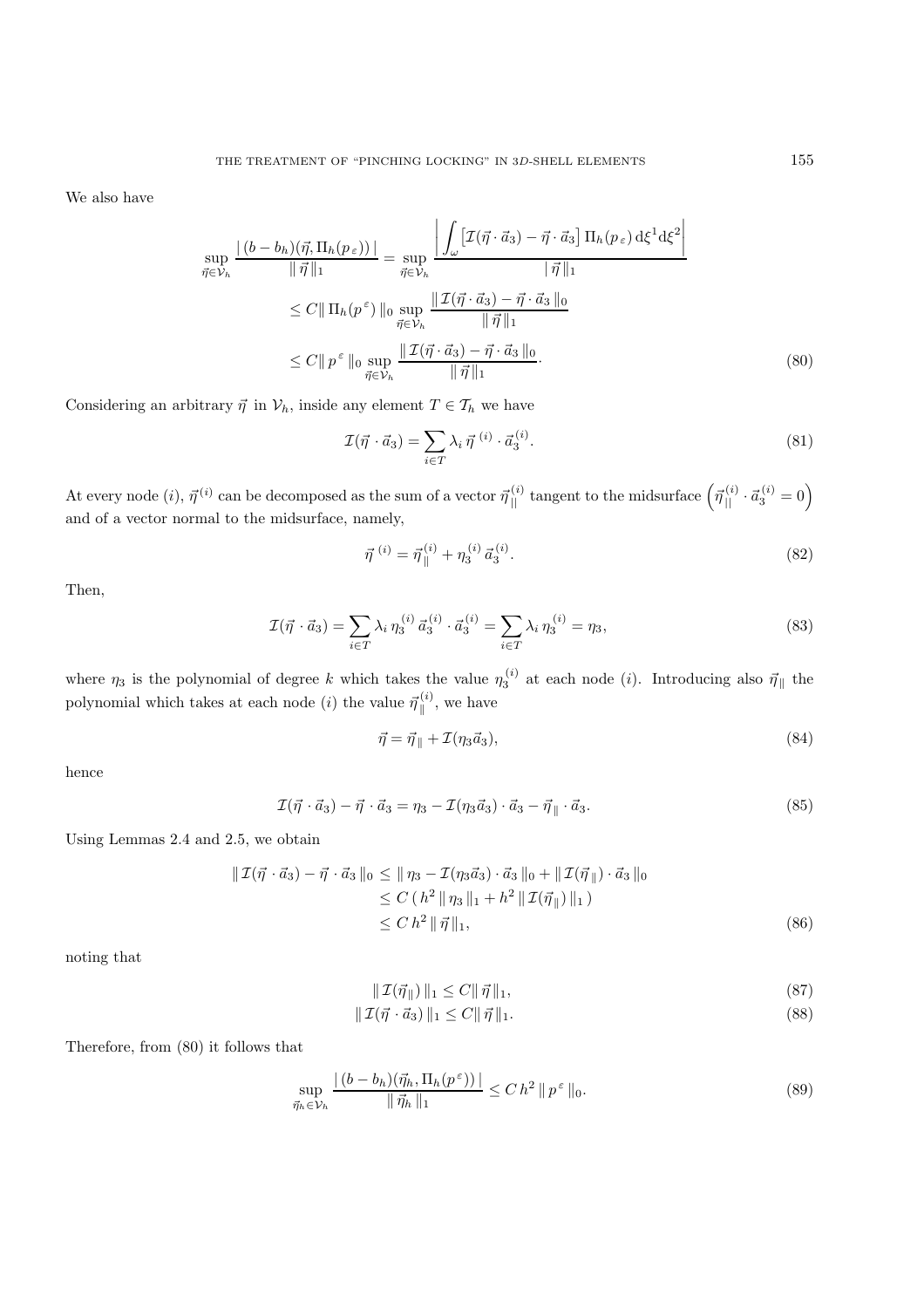#### 156 D. CHAPELLE *ET AL.*

Gathering (58, 76, 77, 79) and (89) we obtain the desired estimate, taking into account that

$$
\|p^{\varepsilon} - \Pi_h(p^{\varepsilon})\|_{-1} \le \|p^{\varepsilon} - \Pi_h(p^{\varepsilon})\|_0 \le h^k \|p^{\varepsilon}\|_k. \tag{90}
$$

 $\Box$ 

**Remark 2.7.** Due to the consistency errors, the proposed numerical procedure is sub-optimal if the finite element method uses polynomials of degree  $k > 2$ .

**Remark 2.8.** The uniform convergence obtained in Theorem 2.6 (recalling that the constant C is independent of  $\varepsilon$  and h) shows that the numerical procedure proposed in this chapter is locking-free.

## 3. Numerical experiments

We implemented the above numerical strategy and obtained the corresponding numerical solutions in the case of a one-dimensional problem, namely, considering geometric and mechanical data for which the solution of problem  $(\mathcal{P})$  is invariant by translation in one direction. More specifically, we considered the one-dimensional domain corresponding to  $\xi^1 \in [0, \pi/2]$  with the "normal vector" given by

$$
\vec{a}_3 = \begin{pmatrix} \cos \xi^1 \\ \sin \xi^1 \end{pmatrix},\tag{91}
$$

and the loading chosen so that the exact solution is, for any value of  $\varepsilon$ ,

$$
\vec{\theta}^{\varepsilon} = \begin{pmatrix} -\sin 4\xi^1 \sin \xi^1 \\ \sin 4\xi^1 \cos \xi^1 \end{pmatrix}.
$$
 (92)

Note that this choice satisfies

$$
\vec{\theta}^{\,\varepsilon} \cdot \vec{a}_3 = 0\tag{93}
$$

exactly, which ensures that the corresponding loading does not depend on  $\varepsilon$ .

Figure 1 shows the numerical results obtained for a direct  $P_1$  discretization of this 1D problem, for varying values of t (we henceforth do not distinguish between t and  $\varepsilon$ ). In this figure, N denotes the number of elements along the total length. We observe a deterioration of the convergence behaviour when  $t$  decreases, compared to the curve obtained for  $t = 0.1$ . This deterioration is still limited for  $t = 0.01$ , but dramatically worsens for smaller values. This behaviour is characteristic of locking.

In contrast with this behaviour, Figure 2 displays the numerical results obtained when applying the abovedescribed treatment of pinching strain interpolation, and we can see that the four convergence curves are practically superimposed. This clearly confirms that locking is not present.

# 4. Conclusions

We presented a numerical procedure designed to circumvent the pinching locking for 3D-shell finite elements. Namely, we use the interpolated value of the pinching strains (with the same interpolation as for displacements) in the variational formulation, instead of the value directly computed from the displacements. The analysis of this modified finite element formulation as a mixed formulation allowed us to obtain an error estimate independent of the "thickness" parameter, hence locking is effectively remedied.

*Acknowledgements*. The authors wish to thank Professor K.J. Bathe (Massachusetts Institute of Technology) for his most valuable comments on this work.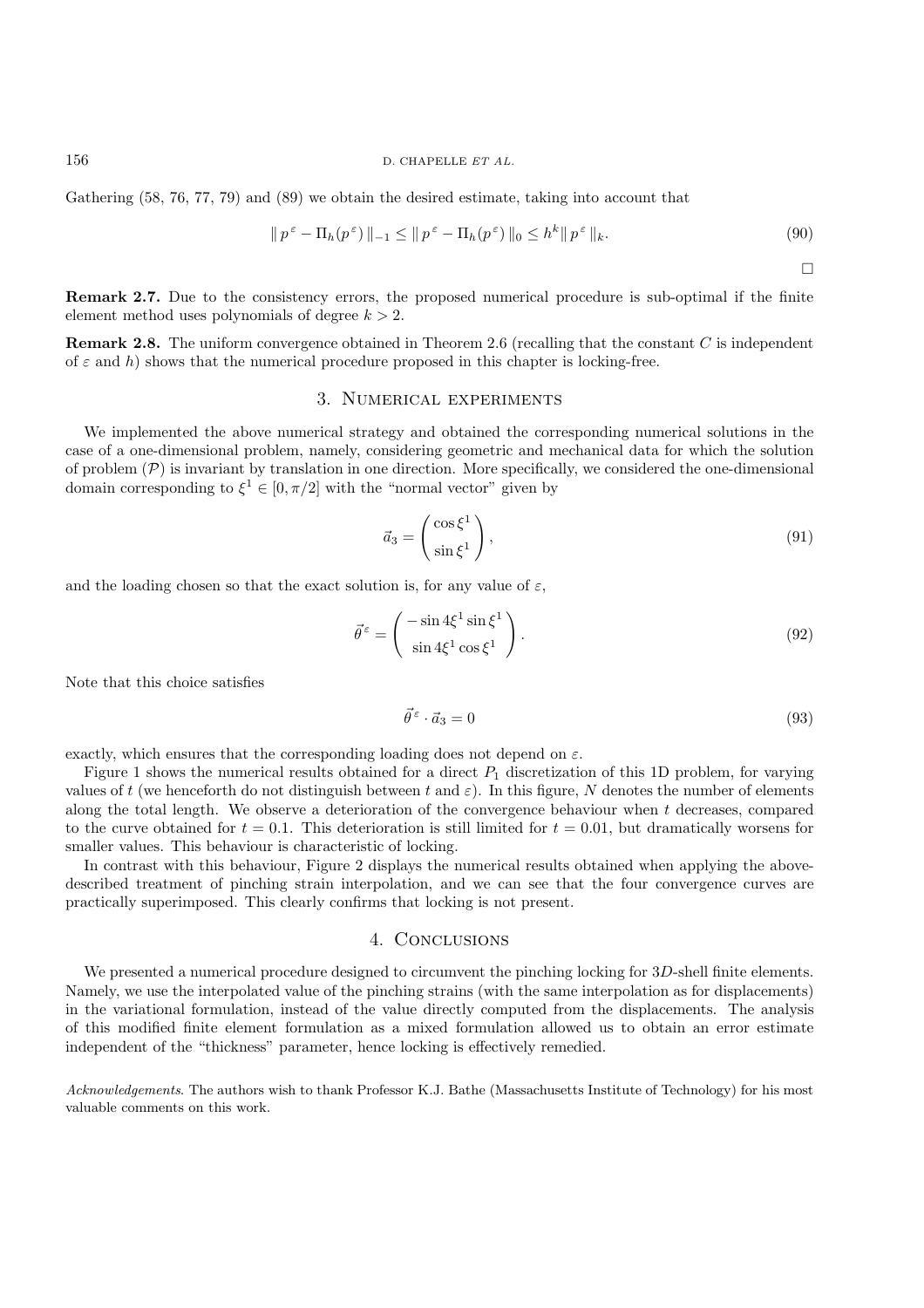

FIGURE 1. Convergence with direct discretization.



FIGURE 2. Convergence with pinching strain interpolation.

# **REFERENCES**

- [1] K.J. Bathe, *Finite Element Procedures*. Prentice Hall (1996).
- [2] K.J. Bathe, A. Iosilevich and D. Chapelle, An evaluation of the MITC shell elements. *Comput.* & *Structures* **75** (2000) 1–30.
- [3] M. Bischoff and E. Ramm, Shear deformable shell elements for large strains and rotations. *Internat. J. Numer. Methods Engrg.* **40** (1997) 4427–4449.
- [4] M. Bischoff and E. Ramm, On the physical significance of higher order kinematic and static variables in a three-dimensional shell. *Internat. J. Solids Structures* **37** (2000) 6933–6960.